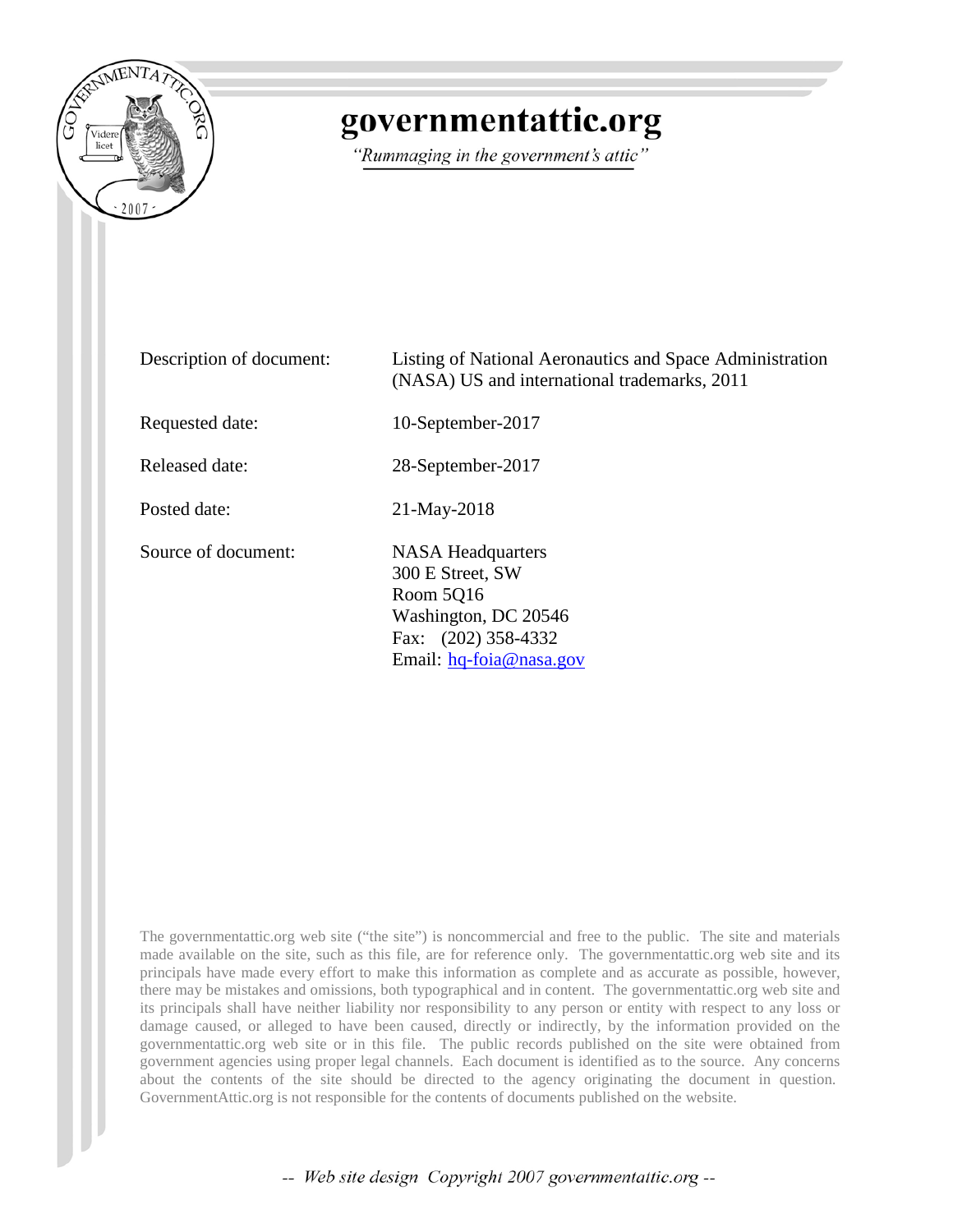National Aeronautics and Space Administration

**Headquarters**  Washington, DC 20546-0001



September 28, 2017

Office of Communications

FOIA: 17-HQ-F-01132

Thank you for your Freedom of Information Act (FOIA) request dated September 10, 2017, and received September 12, 2017, at the NASA Headquarters FOIA Office. Your request was assigned FOIA Case Number 17-HQ-F-01132 and was for:

Current listing of NASA registered Trademarks

I would prefer to receive a list of US trademarks and a list of international trademarks, if those records exist, or else an aggregated listing would also be fine.

The NASA Headquarters program office(s) conducted a search for Agency records. We have identified a total of 15 pages of responsive records in response to your request. These pages are releasable in full. According to the program office, the list was obtained when services with the outside law firm managing the trademark portfolio, Ladas and Parry, ended. An up-to-date list with the firm currently managing the portfolio does not currently exist. In accordance with 14 CFR § 1206.30l(g) and Department of Justice Guidance, the Agency is not required to create or compile a record in response to a FOIA request. The Act applies only to records in the possession and under the control of the Agency and in existence at the time the Agency begins its search for responsive documents.

Fees for processing this request are less than \$50.00 and are not being charged in accordance with 14 CFR §1206.504(f).

For your information, the Office of Government Information Services (OGIS) offers mediation services to resolve disputes between FOIA requesters and Federal agencies. The contact information for OGIS is as follows: Office of Government Information Services, National Archives and Records Administration, Room 2510, 8601 Adelphi Road, College Park, Maryland 20740-6001 or ogis@nara.gov.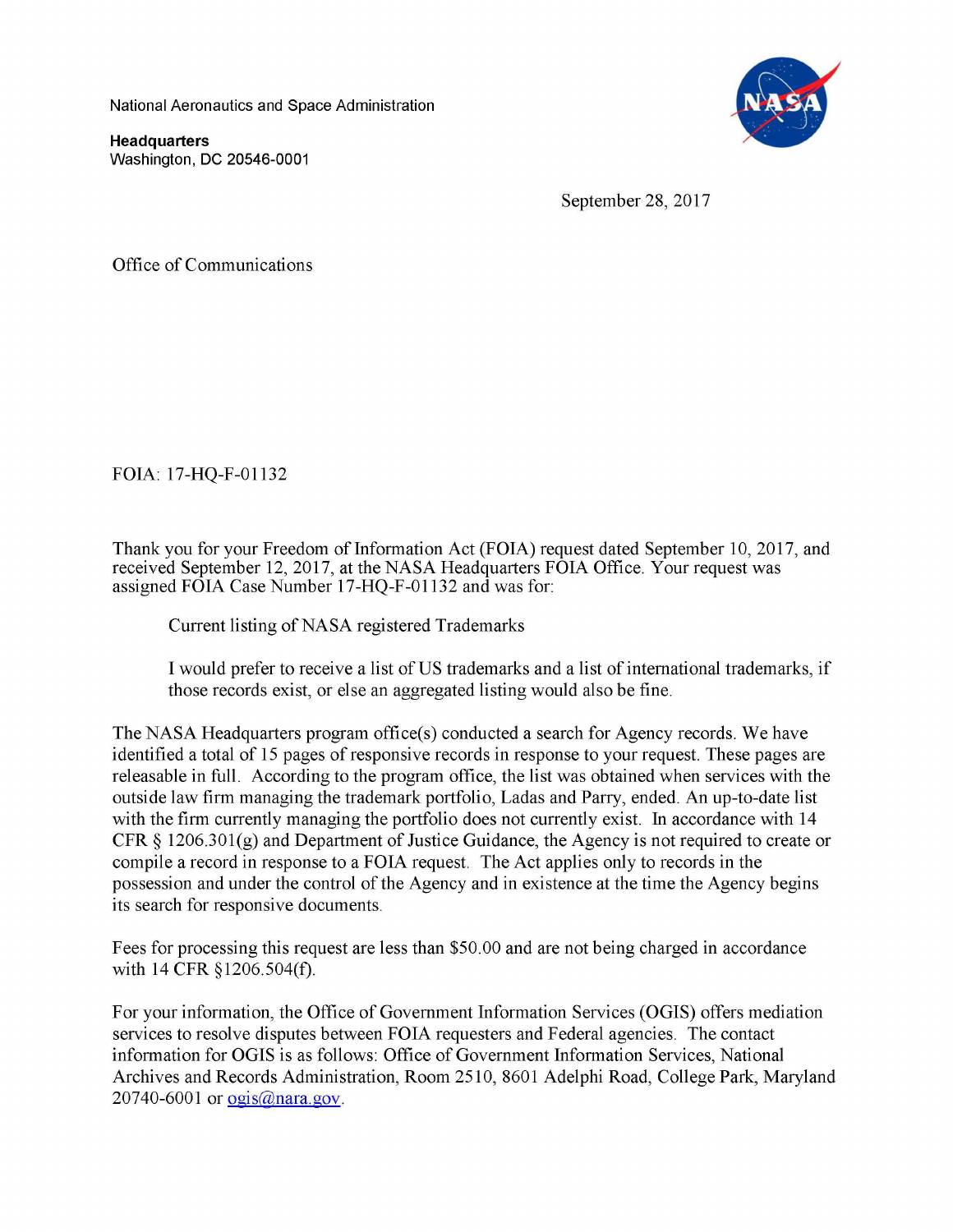If you have further questions, please feel free to contact me at  $hq$ -foia@nasa.gov or (202) 358-2339, or you may contact Miriam Brown-Lam, Principal Agency FOIA Officer and Chief FOIA Public Liaison at (202) 358-0718.

Sincerely,

Martha Terry NASA FOIA Officer Headquarters, Office of Communications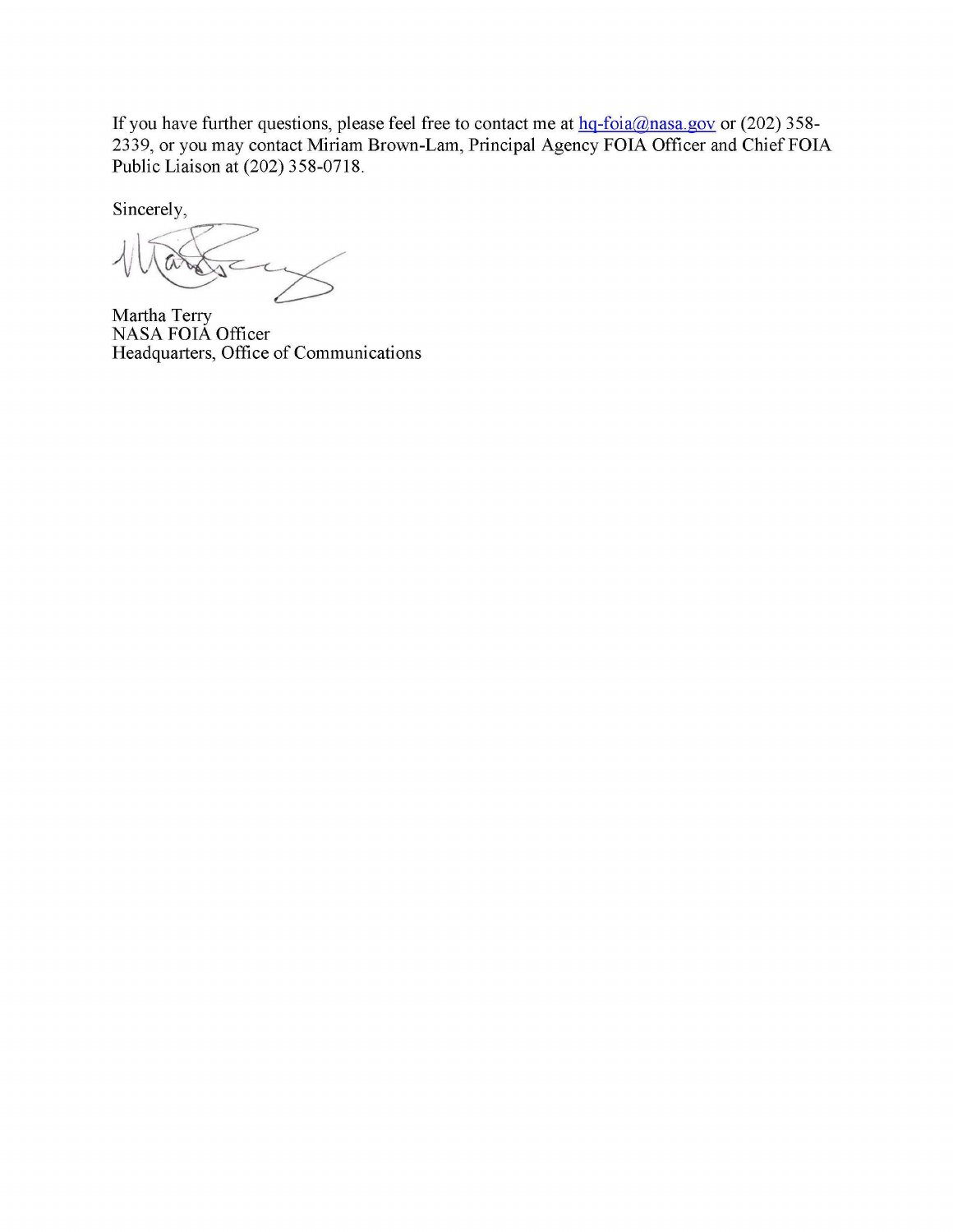| <b>Case Number</b>    | Applicant/Registrant                                                                                                          | Trademark                                                      | Country<br>Client Name/Ref No.                        | Reg. No.                                          | Reg. Date<br>App. Date<br>TermCalc Date | Appn./Regn.               |
|-----------------------|-------------------------------------------------------------------------------------------------------------------------------|----------------------------------------------------------------|-------------------------------------------------------|---------------------------------------------------|-----------------------------------------|---------------------------|
|                       | Owner, if Different                                                                                                           | <b>Type</b><br>Classes                                         |                                                       | App. No.                                          |                                         | <b>Case Status Reason</b> |
| LA 6T09617117         | <b>GOVERNMENT OF THE</b><br>UNITED STATES OF<br><b>AMERICA</b>                                                                | NASA & Space Design                                            | Canada                                                | 0908479                                           | Dec 24, 1997                            | Registration Active       |
|                       |                                                                                                                               | <b>Official Mark</b>                                           | National Aeronautics & Space<br>Administration (NASA) | 0908479                                           | Nov 07, 1997                            | <b>Unlimited Duration</b> |
| Archive Nos.: KT-0000 |                                                                                                                               |                                                                |                                                       |                                                   |                                         |                           |
| Goods:                |                                                                                                                               |                                                                |                                                       |                                                   |                                         |                           |
| LA 6T09617116         | <b>GOVERNMENT OF THE</b><br>UNITED STATES OF<br><b>AMERICA</b>                                                                | NASA (Stylized)                                                | Canada                                                | 0970838                                           | Jul 30, 1980                            | Registration Active       |
|                       |                                                                                                                               | <b>Official Mark</b>                                           | National Aeronautics & Space<br>Administration (NASA) | 0970838                                           | Jun 12, 1979                            | <b>Unlimited Duration</b> |
| Archive Nos.: KT-0000 |                                                                                                                               |                                                                |                                                       |                                                   |                                         |                           |
| Goods:                |                                                                                                                               |                                                                |                                                       |                                                   |                                         |                           |
| LA 5T09615754         | THE US GOVERNMENT<br>AND ITS GOVERNMENT<br><b>FEDERAL AGENCY</b><br><b>NATIONAL AERONAUTICS &amp;</b><br>SPACE ADMINISTRATION | <b>NASA</b>                                                    | <b>European Community</b>                             |                                                   |                                         | Application Active        |
|                       |                                                                                                                               | Trademark<br>09, 12, 14, 16, 25, 28, 37, 38, 39, 41,<br>42, 44 | National Aeronautics & Space<br>Administration (NASA) | 008474652                                         | Aug 06, 2009                            |                           |
| Archive Nos.: KK-0000 |                                                                                                                               |                                                                |                                                       |                                                   |                                         |                           |
|                       |                                                                                                                               | <b>Filing Action</b><br>Application                            | <b>Status</b><br>Filed                                | <b>Maintenance Action</b><br><b>First Renewal</b> | <b>Due Date</b><br>Aug 06, 2019         | <b>Status</b><br>Due      |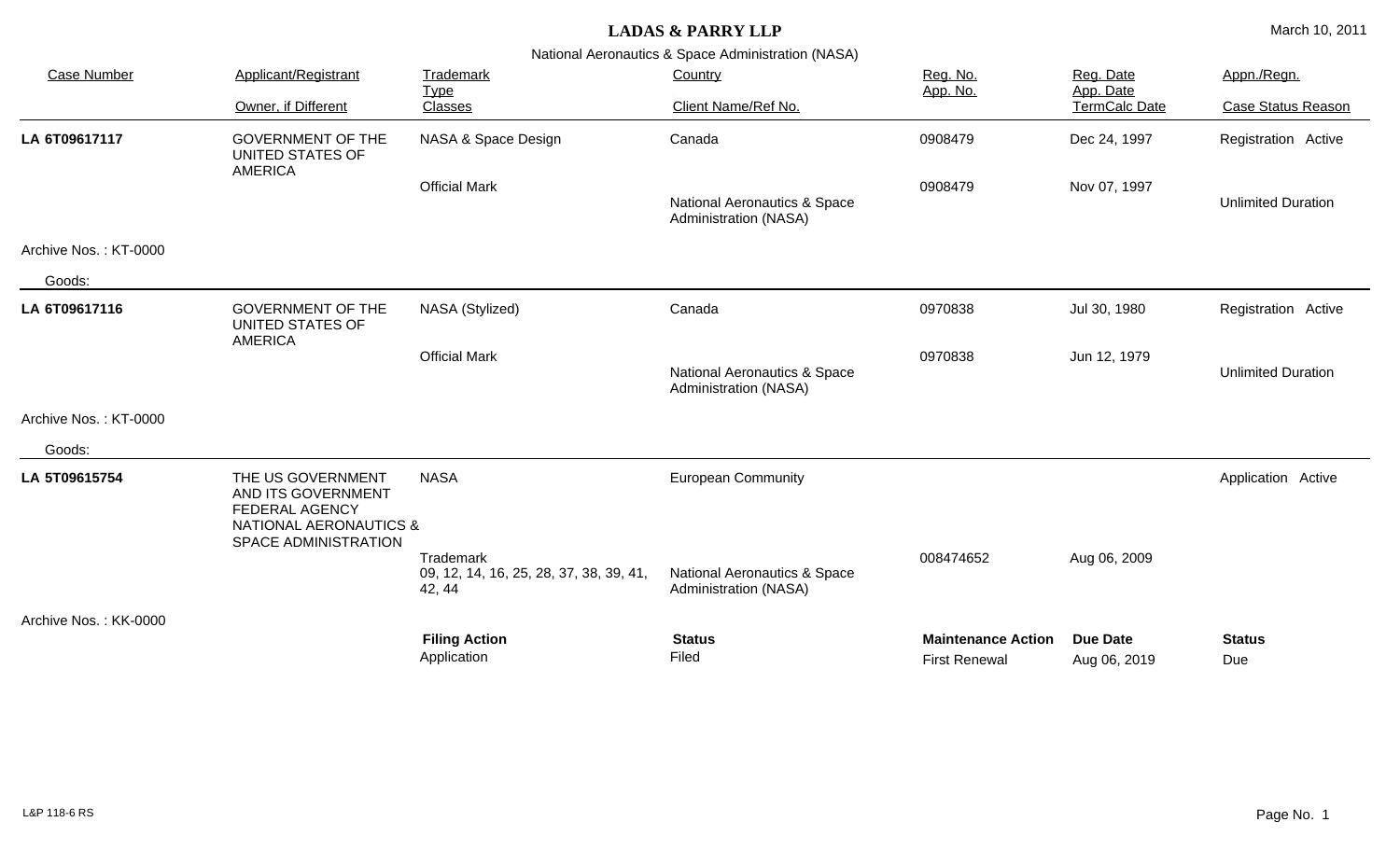| <b>Case Number</b>                                   | Applicant/Registrant                                                                           | Trademark                                                                                                                     | Country                                                                                                                                                                                            | Reg. No.                  | Reg. Date                         | Appn./Regn.               |  |  |
|------------------------------------------------------|------------------------------------------------------------------------------------------------|-------------------------------------------------------------------------------------------------------------------------------|----------------------------------------------------------------------------------------------------------------------------------------------------------------------------------------------------|---------------------------|-----------------------------------|---------------------------|--|--|
|                                                      | Owner, if Different                                                                            | <b>Type</b><br>Classes                                                                                                        | Client Name/Ref No.                                                                                                                                                                                | App. No.                  | App. Date<br><b>TermCalc Date</b> | <b>Case Status Reason</b> |  |  |
|                                                      |                                                                                                | Goods: Viewfinders, Scientific Apparatus, Recorded Material, Downloadable Audio And Video Material. In International Class 9. |                                                                                                                                                                                                    |                           |                                   |                           |  |  |
|                                                      | Aerodynamic Vehicles. In International Class 12.                                               |                                                                                                                               |                                                                                                                                                                                                    |                           |                                   |                           |  |  |
|                                                      | Ornamental Pins, Jewelry, Commemorative Coins. In International Class 14.                      |                                                                                                                               |                                                                                                                                                                                                    |                           |                                   |                           |  |  |
|                                                      |                                                                                                | Photographs, Bookmarks, Books, Activity Books, Teaching Materials, Publications. In International Class 16.                   |                                                                                                                                                                                                    |                           |                                   |                           |  |  |
| Clothing, Hats, T-Shirts. In International Class 25. |                                                                                                |                                                                                                                               |                                                                                                                                                                                                    |                           |                                   |                           |  |  |
|                                                      |                                                                                                |                                                                                                                               | Playing Cards, Puzzles, Figurines, Science And Technologically Oriented Games, Teaching Games, Electronic Teaching Games. In International Class 28.                                               |                           |                                   |                           |  |  |
|                                                      |                                                                                                | Designing And Constructing Aeronautical Equipment And Related Devices. In International Class 37.                             |                                                                                                                                                                                                    |                           |                                   |                           |  |  |
|                                                      |                                                                                                |                                                                                                                               | Telecommunications, Subscriptions To Electronic News Releases, Podcasts, Blogs, Electronic Transmission Of Voice, Data And Images By Television And Video Broadcasting. In International Class 38. |                           |                                   |                           |  |  |
|                                                      |                                                                                                |                                                                                                                               | Piloting, Showing And Exhibiting Aircraft With Logos, Aeronautical And Space Shuttle Services, Flights For Scientific Missions. In International Class 39.                                         |                           |                                   |                           |  |  |
|                                                      |                                                                                                |                                                                                                                               | Education, Online Publications, Providing A Website, News And Information, Providing Computer Games That May Be Accessed Network-Wide By Network Users. In International Class 41.                 |                           |                                   |                           |  |  |
|                                                      |                                                                                                |                                                                                                                               | Scientific Services Including Testing For Others And Scientific Research And Coordination Missions; Providing A Website Featuring Scientific Information. In International Class 42.               |                           |                                   |                           |  |  |
|                                                      | Medical Checkups, Workups And Evaluations. In International Class 44.                          |                                                                                                                               |                                                                                                                                                                                                    |                           |                                   |                           |  |  |
| LA 5T09615758                                        | THE US GOVERNMENT<br>AND ITS GOVERNMENT<br>FEDERAL AGENCY<br><b>NATIONAL AERONAUTICS &amp;</b> | NASA & Space Design                                                                                                           | <b>European Community</b>                                                                                                                                                                          |                           |                                   | Application Active        |  |  |
|                                                      | SPACE ADMINISTRATION                                                                           | Trademark<br>09, 12, 14, 16, 25, 28, 37, 38, 39, 41,<br>42, 44                                                                | <b>National Aeronautics &amp; Space</b><br>Administration (NASA)                                                                                                                                   | 008474645                 | Aug 06, 2009                      |                           |  |  |
| Archive Nos.: KK-0000                                |                                                                                                | <b>Filing Action</b>                                                                                                          | <b>Status</b>                                                                                                                                                                                      | <b>Maintenance Action</b> | <b>Due Date</b>                   | <b>Status</b>             |  |  |
|                                                      |                                                                                                | Application                                                                                                                   | Filed                                                                                                                                                                                              | <b>First Renewal</b>      | Aug 06, 2019                      | Due                       |  |  |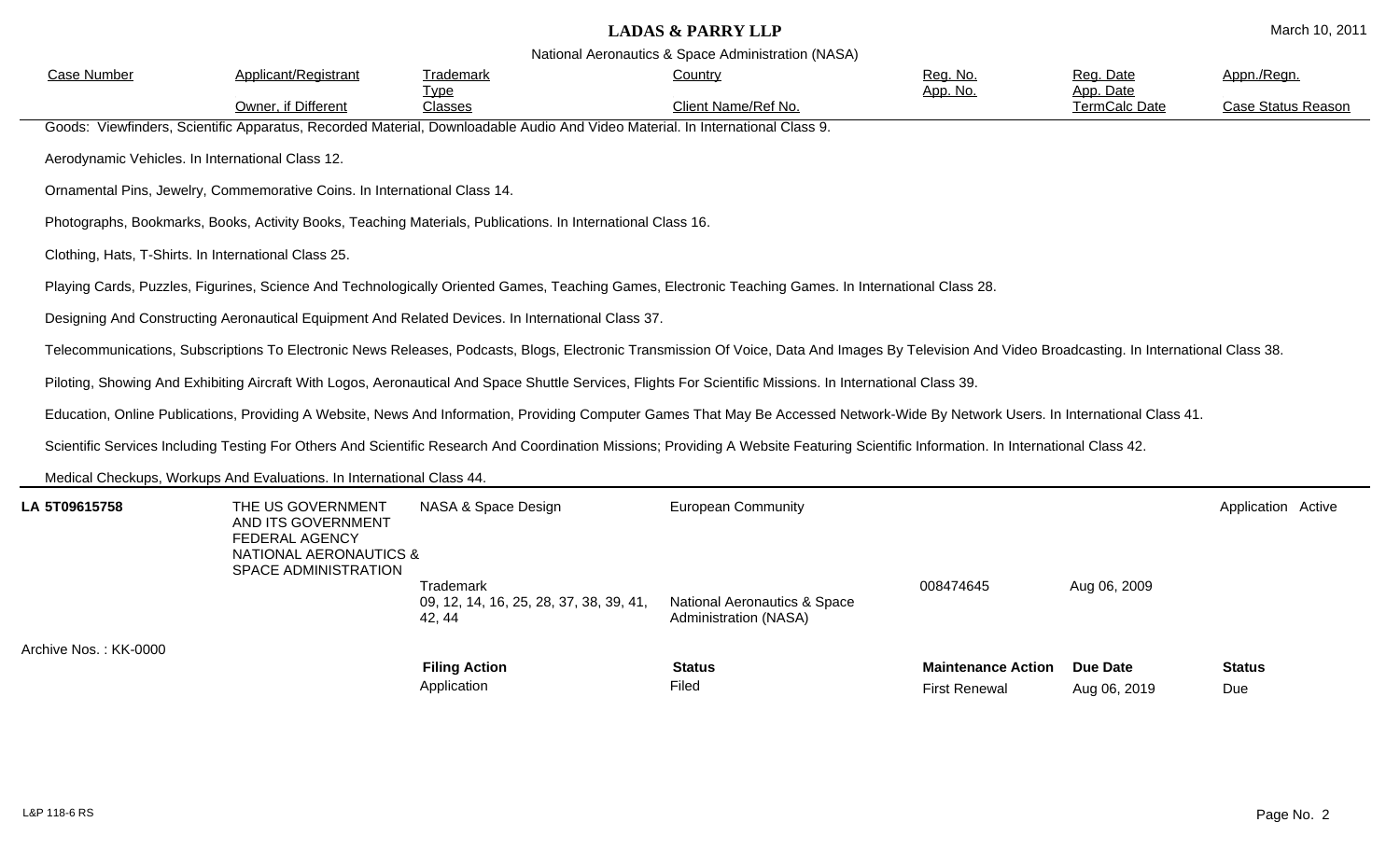| <b>Case Number</b>                               | Applicant/Registrant                                                                           | Trademark                                                                                                                     | Country                                                                                                                                                                                            | Reg. No.                                         | Reg. Date                         | Appn./Regn.               |
|--------------------------------------------------|------------------------------------------------------------------------------------------------|-------------------------------------------------------------------------------------------------------------------------------|----------------------------------------------------------------------------------------------------------------------------------------------------------------------------------------------------|--------------------------------------------------|-----------------------------------|---------------------------|
|                                                  | Owner, if Different                                                                            | <u>Type</u><br>Classes                                                                                                        | Client Name/Ref No.                                                                                                                                                                                | App. No.                                         | App. Date<br><b>TermCalc Date</b> | <b>Case Status Reason</b> |
|                                                  |                                                                                                | Goods: Viewfinders, Scientific Apparatus, Recorded Material, Downloadable Audio And Video Material. In International Class 9. |                                                                                                                                                                                                    |                                                  |                                   |                           |
| Aerodynamic Vehicles. In International Class 12. |                                                                                                |                                                                                                                               |                                                                                                                                                                                                    |                                                  |                                   |                           |
|                                                  | Ornamental Pins, Jewelry. In International Class 14.                                           |                                                                                                                               |                                                                                                                                                                                                    |                                                  |                                   |                           |
|                                                  |                                                                                                | Photographs, Bookmarks, Books, Activity Books, Teaching Materials, Publications. In International Class 16.                   |                                                                                                                                                                                                    |                                                  |                                   |                           |
|                                                  | Clothing, Hats, T-Shirts. In International Class 25.                                           |                                                                                                                               |                                                                                                                                                                                                    |                                                  |                                   |                           |
|                                                  |                                                                                                |                                                                                                                               | Playing Cards, Puzzles, Figurines, Science And Technologically Oriented Games, Teaching Games, Electronic Teaching Games. In International Class 28.                                               |                                                  |                                   |                           |
|                                                  |                                                                                                | Designing And Constructing Aeronautical Equipment And Related Devices. In International Class 37.                             |                                                                                                                                                                                                    |                                                  |                                   |                           |
|                                                  |                                                                                                |                                                                                                                               | Telecommunications, Subscriptions To Electronic News Releases, Podcasts, Blogs, Electronic Transmission Of Voice, Data And Images By Television And Video Broadcasting. In International Class 38. |                                                  |                                   |                           |
|                                                  |                                                                                                |                                                                                                                               | Piloting, Showing And Exhibiting Aircraft With Logos, Aeronautical And Space Shuttle Services, Flights For Scientific Missions. In International Class 39.                                         |                                                  |                                   |                           |
|                                                  |                                                                                                |                                                                                                                               | Education, Online Publications, Providing A Website, News And Information, Providing Computer Games That May Be Accessed Network-Wide By Network Users. In International Class 41.                 |                                                  |                                   |                           |
|                                                  |                                                                                                |                                                                                                                               | Scientific Services Including Testing For Others And Scientific Research And Coordination Missions; Providing A Website Featuring Scientific Information. In International Class 42.               |                                                  |                                   |                           |
|                                                  | Medical Checkups, Workups And Evaluations. In International Class 44.                          |                                                                                                                               |                                                                                                                                                                                                    |                                                  |                                   |                           |
| LA 5T09615756                                    | THE US GOVERNMENT<br>AND ITS GOVERNMENT<br>FEDERAL AGENCY<br><b>NATIONAL AERONAUTICS &amp;</b> | NATIONAL AERONAUTICS AND<br><b>SPACE ADMINISTRATION</b>                                                                       | <b>European Community</b>                                                                                                                                                                          | 008474661                                        | Sep 16, 2010                      | Registration Active       |
|                                                  | SPACE ADMINISTRATION                                                                           | Trademark<br>09, 16, 28, 38, 40, 41, 42, 44                                                                                   | <b>National Aeronautics &amp; Space</b><br>Administration (NASA)                                                                                                                                   | 008474661                                        | Aug 06, 2009<br>Aug 06, 2009      |                           |
| Archive Nos.: KT-0000                            |                                                                                                |                                                                                                                               |                                                                                                                                                                                                    |                                                  |                                   |                           |
|                                                  |                                                                                                |                                                                                                                               |                                                                                                                                                                                                    | <b>Maintenance Action</b><br><b>Next Renewal</b> | <b>Due Date</b><br>Aug 06, 2019   | <b>Status</b><br>Due      |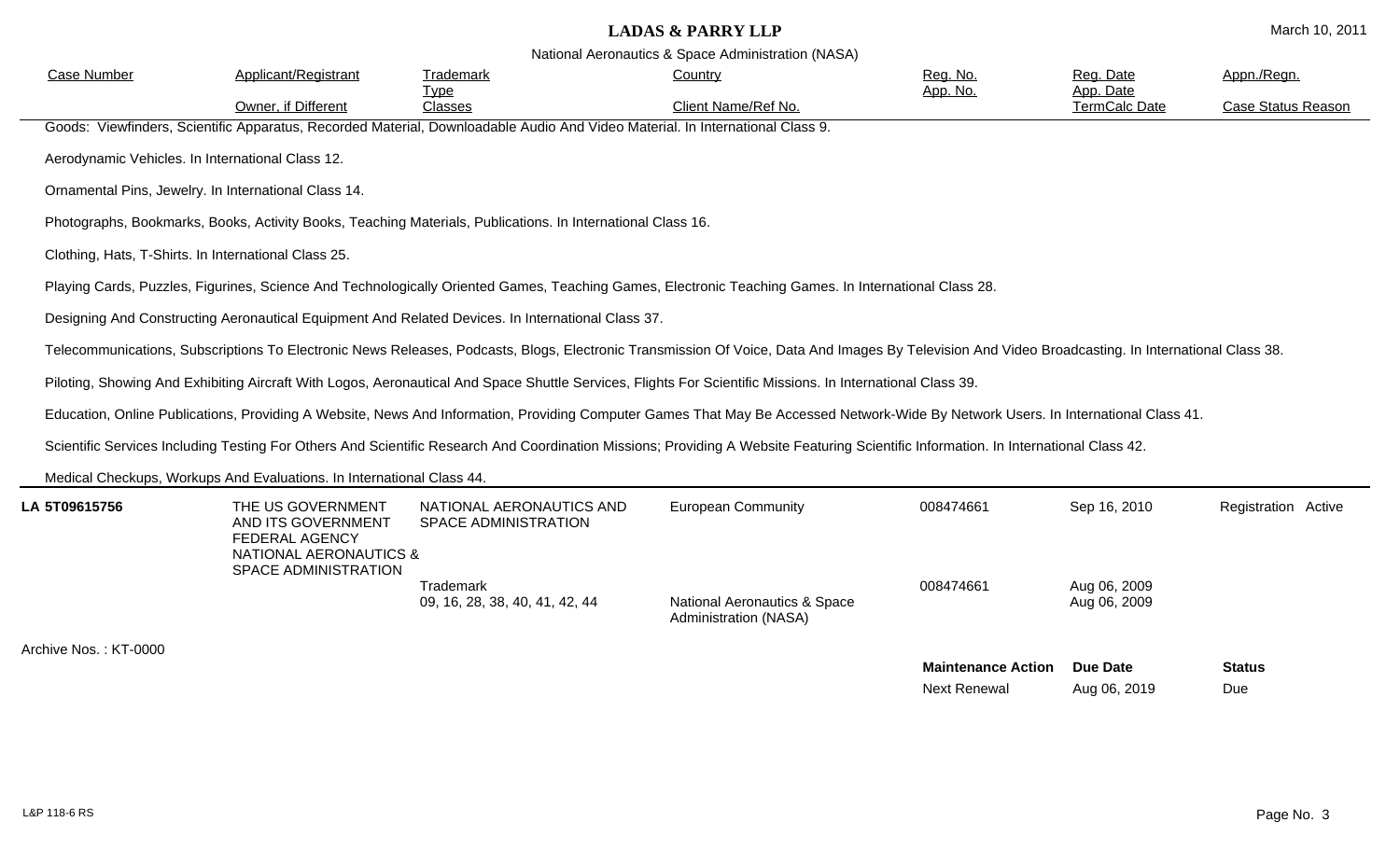| National Aeronautics & Space Administration (NASA)                                                                                                                                                                                                                                                                                                                                                                                                                                                                                                                  |                                                                                                                                                                                                                                                                                                                                                                       |                                                                                                                                        |                     |                 |                                   |                    |
|---------------------------------------------------------------------------------------------------------------------------------------------------------------------------------------------------------------------------------------------------------------------------------------------------------------------------------------------------------------------------------------------------------------------------------------------------------------------------------------------------------------------------------------------------------------------|-----------------------------------------------------------------------------------------------------------------------------------------------------------------------------------------------------------------------------------------------------------------------------------------------------------------------------------------------------------------------|----------------------------------------------------------------------------------------------------------------------------------------|---------------------|-----------------|-----------------------------------|--------------------|
| <b>Case Number</b>                                                                                                                                                                                                                                                                                                                                                                                                                                                                                                                                                  | Applicant/Registrant                                                                                                                                                                                                                                                                                                                                                  | <u>Trademark</u>                                                                                                                       | Country             | Reg. No.        | Reg. Date                         | Appn./Regn.        |
|                                                                                                                                                                                                                                                                                                                                                                                                                                                                                                                                                                     | Owner, if Different                                                                                                                                                                                                                                                                                                                                                   | <u>Type</u><br>Classes                                                                                                                 | Client Name/Ref No. | <u>App. No.</u> | App. Date<br><b>TermCalc Date</b> | Case Status Reason |
|                                                                                                                                                                                                                                                                                                                                                                                                                                                                                                                                                                     | Goods: Viewfinders, Scientific Apparatus. In International Class 9.                                                                                                                                                                                                                                                                                                   |                                                                                                                                        |                     |                 |                                   |                    |
|                                                                                                                                                                                                                                                                                                                                                                                                                                                                                                                                                                     | Bookmarks, Books, Activity Books. In International Class 16.                                                                                                                                                                                                                                                                                                          |                                                                                                                                        |                     |                 |                                   |                    |
|                                                                                                                                                                                                                                                                                                                                                                                                                                                                                                                                                                     |                                                                                                                                                                                                                                                                                                                                                                       | Science And Technologically Oriented Games, Teaching Games And Puzzles. In International Class 28.                                     |                     |                 |                                   |                    |
|                                                                                                                                                                                                                                                                                                                                                                                                                                                                                                                                                                     |                                                                                                                                                                                                                                                                                                                                                                       | Telecommunications, Electronic Transmission Of Voice, Data And Images By Television And Video Broadcasting. In International Class 38. |                     |                 |                                   |                    |
|                                                                                                                                                                                                                                                                                                                                                                                                                                                                                                                                                                     |                                                                                                                                                                                                                                                                                                                                                                       | Custom Manufacture Of Aeronautical Equipment And Related Devices. In International Class 40.                                           |                     |                 |                                   |                    |
|                                                                                                                                                                                                                                                                                                                                                                                                                                                                                                                                                                     | Education, Online Publications, Providing News, Providing Entertaining Websites And Information, Providing Computer Games That May Be Accessed Network-Wide By Network Users; Providing Electronic News<br>Releases To Subscribers; Providing Educational And Entertaining Podcasts And Blogs; Showing And Exhibiting Aircraft With Logos. In International Class 41. |                                                                                                                                        |                     |                 |                                   |                    |
| Scientific Services Including Testing For Others And Scientific Research And Coordination Missions; Providing A Website Featuring Scientific Information; Designing Aeronautical Equipment And Related Devices;<br>Providing Podcasts And Blogs In The Fields Of Science, Astronomy, Technology, Aeronautics, Oceanography, Meteorology, Geology, History And Biography; Providing A Website And Information In The Fields Of<br>Science, Astronomy, Technology, Aeronautics, Oceanography, Meteorology, Geology, History And Biography. In International Class 42. |                                                                                                                                                                                                                                                                                                                                                                       |                                                                                                                                        |                     |                 |                                   |                    |
|                                                                                                                                                                                                                                                                                                                                                                                                                                                                                                                                                                     | Medical Checkups, Workups And Evaluations. In International Class 44.                                                                                                                                                                                                                                                                                                 |                                                                                                                                        |                     |                 |                                   |                    |

| LA 6T09616965                            | NATIONAL AERONAUTICS NASA & Space Design<br>AND SPACE |                                | France                                                | 97700106                                         | Oct 15, 1997                    | Registration Active  |
|------------------------------------------|-------------------------------------------------------|--------------------------------|-------------------------------------------------------|--------------------------------------------------|---------------------------------|----------------------|
|                                          | <b>ADMINISTRATION</b>                                 | <b>Trademark</b><br>09, 12, 25 | National Aeronautics & Space<br>Administration (NASA) | 97700106                                         | Oct 15, 1997<br>Oct 15, 2007    |                      |
| Archive Nos.: KT-0000<br>Goods: Foreign. |                                                       |                                | Prior Reg.Nos.: 97700106                              | <b>Maintenance Action</b><br><b>Next Renewal</b> | <b>Due Date</b><br>Oct 15, 2017 | <b>Status</b><br>Due |
| LA 6T09616964                            | NATIONAL AERONAUTICS<br><b>AND SPACE</b>              | NASA (Stylized)                | France                                                | 97700105                                         | Oct 15, 1997                    | Registration Active  |
|                                          | <b>ADMINISTRATION</b>                                 | Trademark<br>09, 12, 25        | National Aeronautics & Space<br>Administration (NASA) | 97700105                                         | Oct 15, 1997<br>Oct 15, 2007    |                      |
| Archive Nos.: KT-0000                    |                                                       |                                | Prior Reg.Nos.: 97700105                              | <b>Maintenance Action</b>                        | <b>Due Date</b>                 | <b>Status</b>        |
|                                          |                                                       |                                |                                                       | <b>Next Renewal</b>                              | Oct 15, 2017                    | Due                  |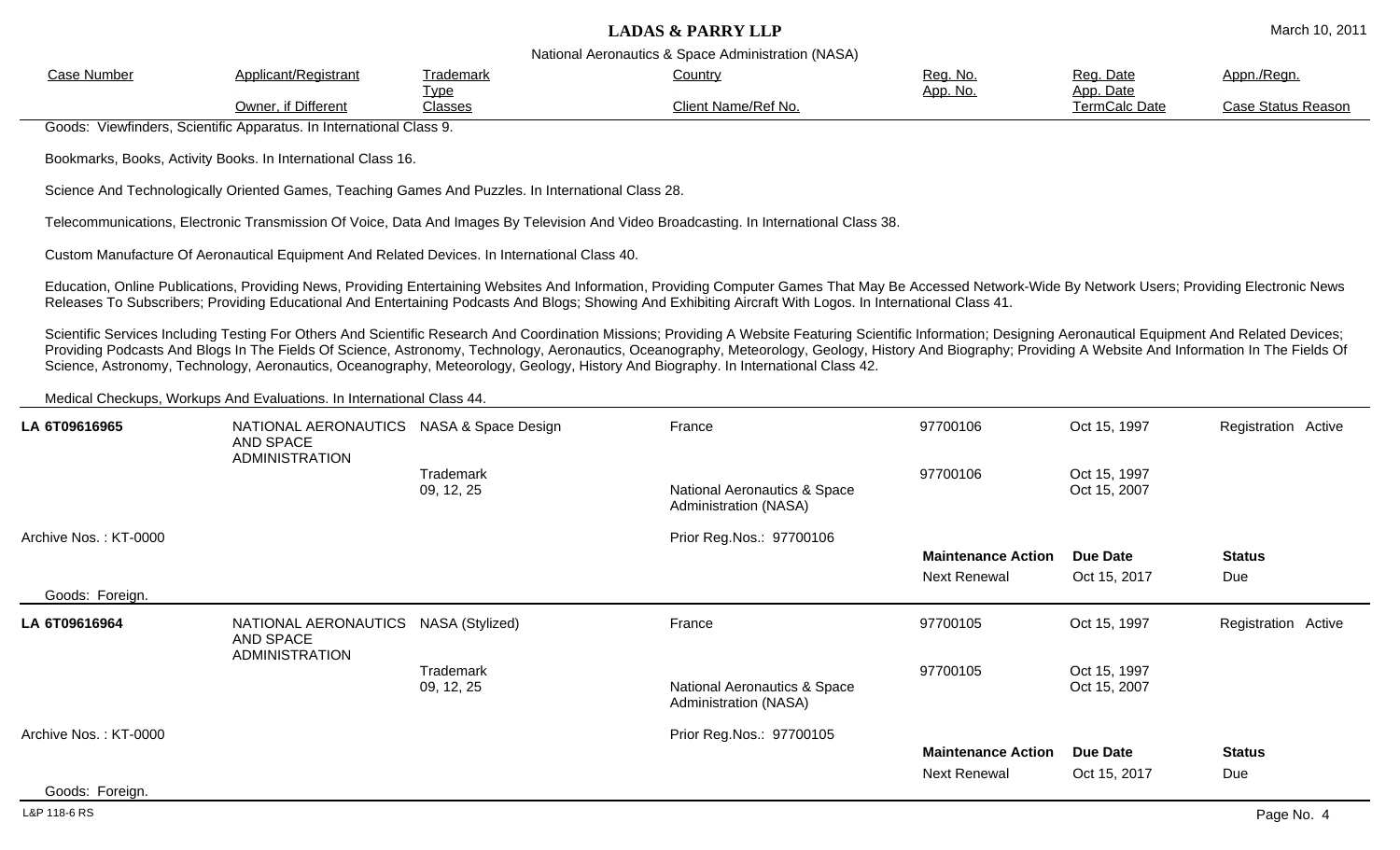National Aeronautics & Space Administration (NASA)

| <b>Case Number</b>                       | Applicant/Registrant                                                                                                          | Trademark<br><b>Type</b>            | Country                                               | Reg. No.<br>App. No.                             | Reg. Date<br>App. Date          | Appn./Regn.               |
|------------------------------------------|-------------------------------------------------------------------------------------------------------------------------------|-------------------------------------|-------------------------------------------------------|--------------------------------------------------|---------------------------------|---------------------------|
|                                          | Owner, if Different                                                                                                           | <b>Classes</b>                      | Client Name/Ref No.                                   |                                                  | TermCalc Date                   | <b>Case Status Reason</b> |
| LA 6T09616422                            | THE US GOVERNMENT<br>AND ITS GOVERNMENT<br><b>FEDERAL AGENCY</b><br><b>NATIONAL AERONAUTICS &amp;</b><br>SPACE ADMINISTRATION | NASA & Space Design                 | Germany                                               | 397 48 922                                       | Oct 14, 1997                    | Registration Active       |
|                                          |                                                                                                                               | Trademark<br>09, 12, 25             | National Aeronautics & Space<br>Administration (NASA) | 397 48 922                                       | Oct 14, 1997<br>Oct 31, 2007    |                           |
| Archive Nos.: KT-0000                    |                                                                                                                               |                                     | Prior Reg. Nos.: 397 48 922                           | <b>Maintenance Action</b><br><b>Next Renewal</b> | <b>Due Date</b><br>Oct 31, 2017 | <b>Status</b><br>Due      |
| Goods: Foreign.                          |                                                                                                                               |                                     |                                                       |                                                  |                                 |                           |
| LA 6T09616421                            | THE US GOVERNMENT<br>AND ITS GOVERNMENT<br><b>FEDERAL AGENCY</b><br><b>NATIONAL AERONAUTICS &amp;</b><br>SPACE ADMINISTRATION | NASA (Stylized)                     | Germany                                               | 396 40 767                                       | Sep 18, 1996                    | Registration Active       |
|                                          |                                                                                                                               | Trademark<br>09, 12, 16, 18, 25, 28 | National Aeronautics & Space<br>Administration (NASA) | 396 40 767                                       | Sep 18, 1996<br>Sep 30, 2006    |                           |
| Archive Nos.: KT-0000<br>Goods: Foreign. |                                                                                                                               |                                     | Prior Reg. Nos.: 396 40 767                           | <b>Maintenance Action</b><br><b>Next Renewal</b> | <b>Due Date</b><br>Sep 30, 2016 | <b>Status</b><br>Due      |
| LA 6T09616957                            | NATIONAL AERONAUTICS                                                                                                          | NASA & Space Design                 | Greece                                                | 134332                                           | May 17, 2001                    | Registration Active       |
|                                          | <b>AND SPACE</b><br><b>ADMINISTRATION</b>                                                                                     |                                     |                                                       |                                                  |                                 |                           |
|                                          |                                                                                                                               | Trademark<br>12                     | National Aeronautics & Space<br>Administration (NASA) |                                                  | Sep 02, 1997<br>Sep 02, 2007    |                           |
| Archive Nos.: KT-0000                    |                                                                                                                               |                                     | Prior Reg.Nos.: 134332                                |                                                  |                                 |                           |
|                                          | Goods: Space Vehicles, Airplanes, Trucks, Vehicles, Parts And Fittings For The Above. In International Class 12.              |                                     |                                                       | <b>Maintenance Action</b><br><b>Next Renewal</b> | <b>Due Date</b><br>Sep 02, 2017 | <b>Status</b><br>Due      |

 $\overline{\phantom{a}}$ 

 $\sim$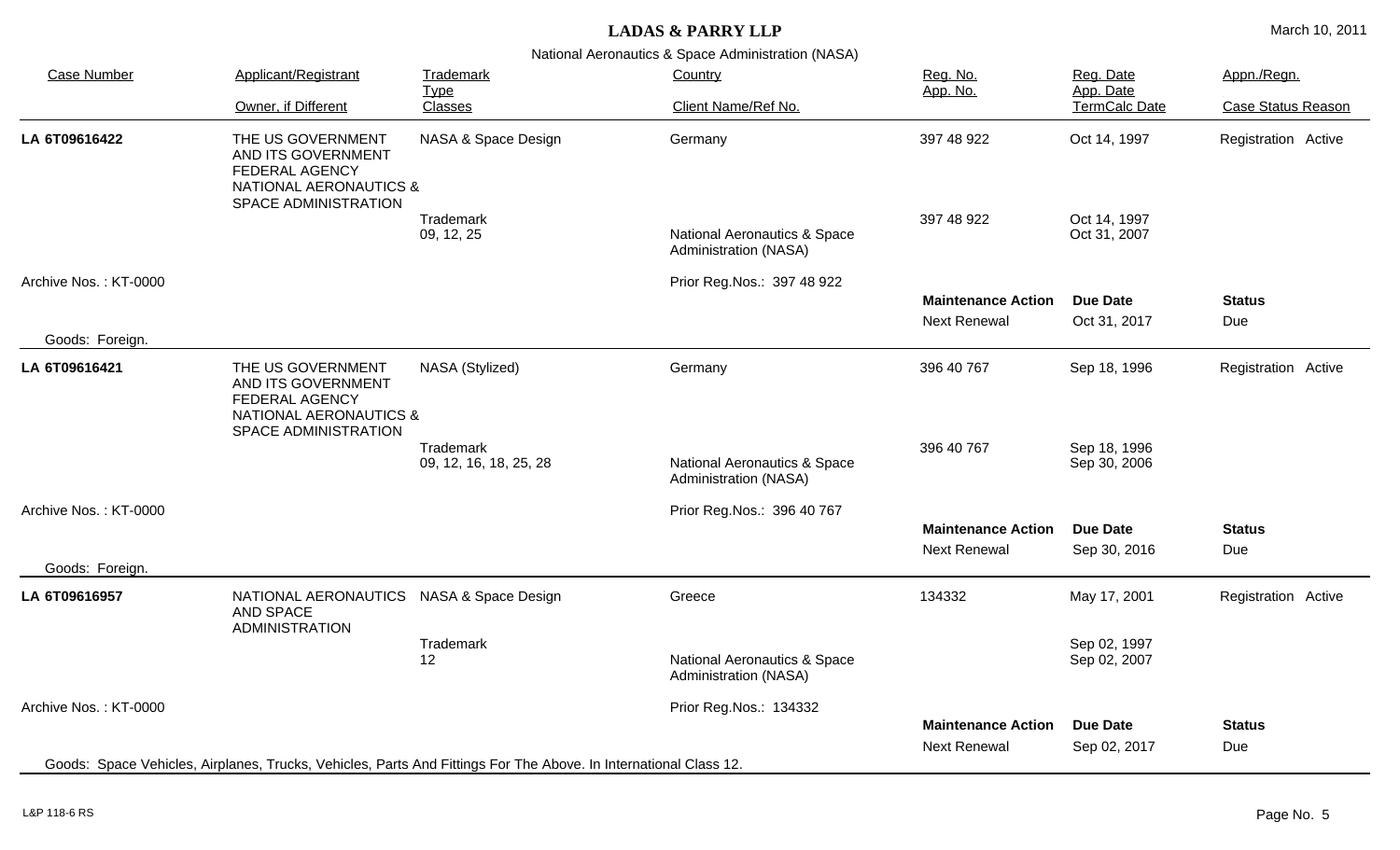| <b>Case Number</b>    | Applicant/Registrant                                                                                                          | Trademark<br>Country<br><b>Type</b> | Reg. No.<br>App. No.                                  | Reg. Date<br>App. Date                           | Appn./Regn.                     |                           |
|-----------------------|-------------------------------------------------------------------------------------------------------------------------------|-------------------------------------|-------------------------------------------------------|--------------------------------------------------|---------------------------------|---------------------------|
|                       | Owner, if Different                                                                                                           | Classes                             | Client Name/Ref No.                                   |                                                  | TermCalc Date                   | <b>Case Status Reason</b> |
| LA 6T09616958         | NATIONAL AERONAUTICS NASA (Stylized)<br>AND SPACE<br><b>ADMINISTRATION</b>                                                    |                                     | Greece                                                | 134333                                           | Apr 19, 1999                    | Registration Active       |
|                       |                                                                                                                               | Trademark<br>12                     | National Aeronautics & Space<br>Administration (NASA) |                                                  | Sep 02, 1997<br>Sep 02, 2007    |                           |
| Archive Nos.: KT-0000 |                                                                                                                               |                                     | Prior Reg.Nos.: 134332                                |                                                  |                                 |                           |
|                       |                                                                                                                               |                                     |                                                       | <b>Maintenance Action</b>                        | <b>Due Date</b>                 | <b>Status</b>             |
|                       |                                                                                                                               |                                     |                                                       | <b>Next Renewal</b>                              | Sep 02, 2017                    | Due                       |
|                       | Goods: Space Vehicles, Airplanes, Trucks, Vehicles, Parts And Fittings For The Above. In International Class 12.              |                                     |                                                       |                                                  |                                 |                           |
| LA 6T09616418         | THE US GOVERNMENT<br>AND ITS GOVERNMENT<br><b>FEDERAL AGENCY</b><br><b>NATIONAL AERONAUTICS &amp;</b><br>SPACE ADMINISTRATION | NASA & Space Design                 | Italy                                                 | 794878                                           | Nov 29, 1999                    | Registration Active       |
|                       |                                                                                                                               | Trademark<br>09, 12, 16, 25         | National Aeronautics & Space<br>Administration (NASA) | TO97C002783                                      | Oct 17, 1997<br>Oct 17, 1997    |                           |
| Archive Nos.: KT-0000 |                                                                                                                               |                                     | Prior Reg.Nos.: 794878                                |                                                  |                                 |                           |
|                       |                                                                                                                               |                                     |                                                       | <b>Maintenance Action</b><br><b>Next Renewal</b> | <b>Due Date</b><br>Oct 17, 2017 | <b>Status</b><br>Due      |
| Goods: Foreign.       |                                                                                                                               |                                     |                                                       |                                                  |                                 |                           |
| LA 6T09616417         | THE US GOVERNMENT<br>AND ITS GOVERNMENT<br><b>FEDERAL AGENCY</b><br><b>NATIONAL AERONAUTICS &amp;</b><br>SPACE ADMINISTRATION | NASA (Stylized)                     | Italy                                                 | 794877                                           | Nov 29, 1999                    | Registration Active       |
|                       |                                                                                                                               | Trademark<br>09, 12, 16, 25         | National Aeronautics & Space<br>Administration (NASA) | TO97C002782                                      | Oct 17, 1997<br>Oct 17, 2007    |                           |
| Archive Nos.: KT-0000 |                                                                                                                               |                                     | Prior Reg.Nos.: 794877                                | <b>Maintenance Action</b><br><b>Next Renewal</b> | <b>Due Date</b><br>Oct 17, 2017 | <b>Status</b><br>Due      |
| Goods: Foreign.       |                                                                                                                               |                                     |                                                       |                                                  |                                 |                           |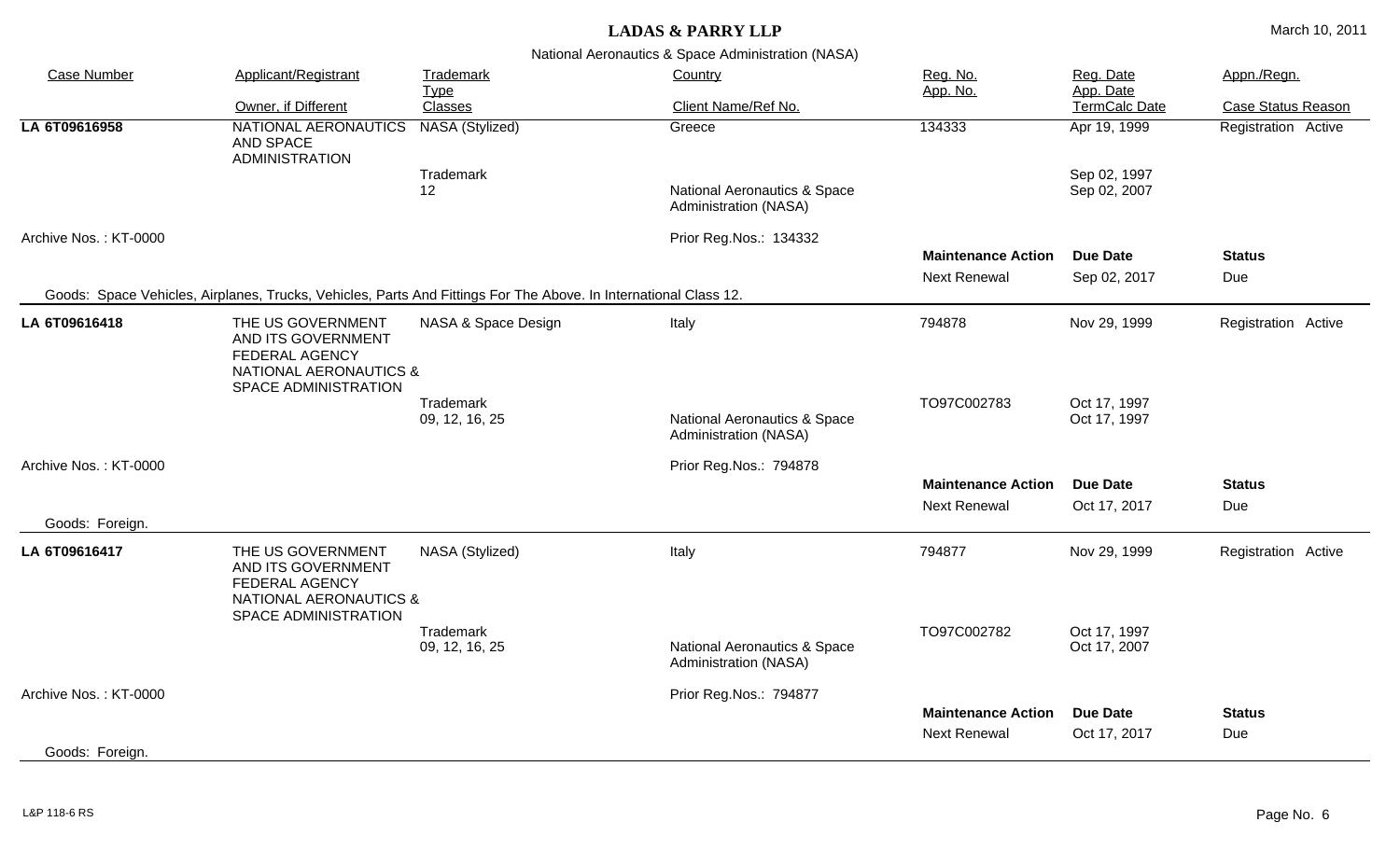| <b>Case Number</b>             | Applicant/Registrant                                                              | <b>Trademark</b>        | anonal , loronadhoo a opaco , lammonadion  (i w lor l<br><b>Country</b>                                                                                                                                                                                                                                                                                                                                                                                                                                                                                                                                                  | Reg. No.                  | Reg. Date                    | Appn./Regn.               |
|--------------------------------|-----------------------------------------------------------------------------------|-------------------------|--------------------------------------------------------------------------------------------------------------------------------------------------------------------------------------------------------------------------------------------------------------------------------------------------------------------------------------------------------------------------------------------------------------------------------------------------------------------------------------------------------------------------------------------------------------------------------------------------------------------------|---------------------------|------------------------------|---------------------------|
|                                | Owner, if Different                                                               | <b>Type</b><br>Classes  | Client Name/Ref No.                                                                                                                                                                                                                                                                                                                                                                                                                                                                                                                                                                                                      | App. No.                  | App. Date<br>TermCalc Date   | <b>Case Status Reason</b> |
| LA 6T09615841                  | NATIONAL AERONAUTICS<br><b>AND SPACE</b><br><b>ADMINISTRATION</b>                 | NASA & Space Design     | Japan                                                                                                                                                                                                                                                                                                                                                                                                                                                                                                                                                                                                                    | 4307926                   | Aug 20, 1999                 | Registration Active       |
|                                |                                                                                   | Trademark<br>09, 12, 25 | National Aeronautics & Space<br>Administration (NASA)                                                                                                                                                                                                                                                                                                                                                                                                                                                                                                                                                                    | H09-177836                | Nov 18, 1997<br>Aug 20, 2009 |                           |
| Archive Nos.: BA-0953; KT-0000 |                                                                                   |                         | Prior Reg.Nos.: 4307926                                                                                                                                                                                                                                                                                                                                                                                                                                                                                                                                                                                                  | <b>Maintenance Action</b> | <b>Due Date</b>              | <b>Status</b>             |
|                                |                                                                                   |                         |                                                                                                                                                                                                                                                                                                                                                                                                                                                                                                                                                                                                                          | <b>Next Renewal</b>       | Aug 20, 2019                 | Due                       |
|                                |                                                                                   |                         | Goods: Computers; Cd-Roms; Magnetic Discs; Magnetic Tapes And Other Data Carriers With Computer Programs; Other Computer Peripheral Devices; Visual Display Units; Printers; Other Applied Electronic<br>Machines And Apparatus; Sound And Video Recording And Reproduction Apparatus And Instruments; Records (Unrecorded), Video Tapes, Cassettes, Magnetic Discs, Other Carriers For Sound And Video<br>Recording; Other Electrical Communication Machines And Apparatus; Cinematographic Films; Records; Video Tapes, Cassette Tapes, Video Discs, Other Carriers Bearing Sound And Video. In International Class 9. |                           |                              |                           |
|                                |                                                                                   |                         | Spacecraft And Their Parts And Fittings; Aircraft And Their Parts And Fittings; Trucks And Their Parts And Fittings; Other Automobiles And Their Parts And Fittings. In International Class 12.                                                                                                                                                                                                                                                                                                                                                                                                                          |                           |                              |                           |
| Class 25.                      |                                                                                   |                         | Uniforms, Other Clothing; Garters, Sock Suspenders, Braces, Bands, Belts; Footwear; Masquerade Costumes; Special Sporting And Gymnastic Wear, Special Sporting And Gymnastic Footwear. In International                                                                                                                                                                                                                                                                                                                                                                                                                  |                           |                              |                           |
| LA 6T09615839                  | NATIONAL AERONAUTICS NASA (Stylized)<br><b>AND SPACE</b><br><b>ADMINISTRATION</b> |                         | Japan                                                                                                                                                                                                                                                                                                                                                                                                                                                                                                                                                                                                                    | 4307925                   | Aug 20, 1999                 | Registration Active       |
|                                |                                                                                   | Trademark<br>09, 12, 25 | <b>National Aeronautics &amp; Space</b><br>Administration (NASA)                                                                                                                                                                                                                                                                                                                                                                                                                                                                                                                                                         | H09-177835                | Nov 18, 1997<br>Aug 20, 2009 |                           |
| Archive Nos.: BA-0954; KT-0000 |                                                                                   |                         | Prior Reg. Nos.: 4307925                                                                                                                                                                                                                                                                                                                                                                                                                                                                                                                                                                                                 |                           |                              |                           |
|                                |                                                                                   |                         |                                                                                                                                                                                                                                                                                                                                                                                                                                                                                                                                                                                                                          | <b>Maintenance Action</b> | <b>Due Date</b>              | <b>Status</b>             |
|                                |                                                                                   |                         | Goods: Computers; Cd-Roms; Magnetic Discs; Magnetic Tapes And Other Data Carriers With Computer Programs; Other Computer Peripheral Devices; Visual Display Units; Printers; Other Applied Electronic<br>Machines And Apparatus; Sound And Video Recording And Reproduction Apparatus And Instruments; Records (Unrecorded), Video Tapes, Cassettes, Magnetic Discs, Other Carriers For Sound And Video<br>Recording; Other Electrical Communication Machines And Apparatus; Cinematographic Films; Records; Video Tapes, Cassette Tapes, Video Discs, Other Carriers Bearing Sound And Video. In International Class 9. | <b>Next Renewal</b>       | Aug 20, 2019                 | Due                       |
|                                |                                                                                   |                         | Spacecraft And Their Parts And Fittings; Aircraft And Their Parts And Fittings; Trucks And Their Parts And Fittings; Other Automobiles And Their Parts And Fittings. In International Class 12.                                                                                                                                                                                                                                                                                                                                                                                                                          |                           |                              |                           |
| Class 25.                      |                                                                                   |                         | Uniforms, Other Clothing; Garters, Sock Suspenders, Braces, Bands, Belts; Footwear; Masquerade Costumes; Special Sporting And Gymnastic Wear, Special Sporting And Gymnastic Footwear. In International                                                                                                                                                                                                                                                                                                                                                                                                                  |                           |                              |                           |
| LA 6T09616967                  | NATIONAL AERONAUTICS NASA & Space Design<br>AND SPACE<br><b>ADMINISTRATION</b>    |                         | United Kingdom                                                                                                                                                                                                                                                                                                                                                                                                                                                                                                                                                                                                           | 2067457B                  | Aug 25, 2000                 | Registration Active       |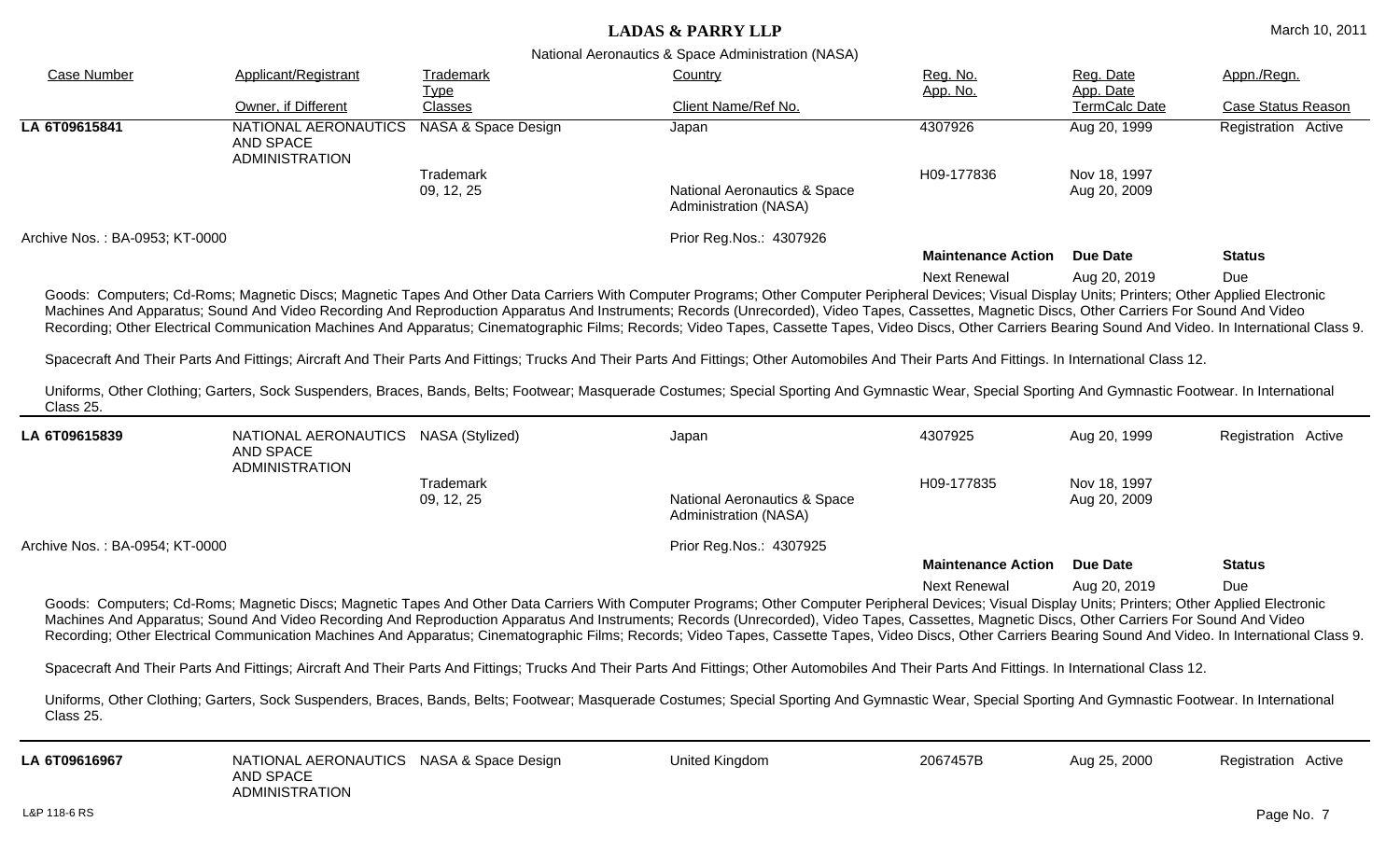| <b>Case Number</b>                                    | Applicant/Registrant                                                                                                                 | Trademark                                                                                                             | Country                                                                                                                                                                                                   | Reg. No.<br>App. No.                             | Reg. Date<br>App. Date       | Appn./Regn.               |
|-------------------------------------------------------|--------------------------------------------------------------------------------------------------------------------------------------|-----------------------------------------------------------------------------------------------------------------------|-----------------------------------------------------------------------------------------------------------------------------------------------------------------------------------------------------------|--------------------------------------------------|------------------------------|---------------------------|
|                                                       | Owner, if Different                                                                                                                  | <b>Type</b><br>Classes                                                                                                | Client Name/Ref No.                                                                                                                                                                                       |                                                  | TermCalc Date                | <b>Case Status Reason</b> |
|                                                       |                                                                                                                                      | <b>Trademark</b><br>25                                                                                                | National Aeronautics & Space<br>Administration (NASA)                                                                                                                                                     | 2067457B                                         | Apr 01, 1996<br>Apr 01, 2006 |                           |
| Archive Nos.: KT-0000                                 |                                                                                                                                      |                                                                                                                       | Prior Reg.Nos.: 2067457B                                                                                                                                                                                  |                                                  |                              |                           |
|                                                       |                                                                                                                                      |                                                                                                                       |                                                                                                                                                                                                           | <b>Maintenance Action</b><br><b>Next Renewal</b> | Due Date<br>Apr 01, 2016     | <b>Status</b><br>Due      |
|                                                       | Goods: Articles Of Clothing; Uniforms. In International Class 25.                                                                    |                                                                                                                       |                                                                                                                                                                                                           |                                                  |                              |                           |
| LA 6T09616968                                         | NATIONAL AERONAUTICS NASA & Space Design<br>AND SPACE<br><b>ADMINISTRATION</b>                                                       |                                                                                                                       | <b>United Kingdom</b>                                                                                                                                                                                     | 2067457A                                         | May 28, 2000                 | Registration Active       |
|                                                       |                                                                                                                                      | Trademark<br>09, 12, 16, 18, 28                                                                                       | National Aeronautics & Space<br>Administration (NASA)                                                                                                                                                     | 2067457A                                         | Apr 01, 1996<br>Apr 01, 2006 |                           |
| Archive Nos.: KT-0000                                 |                                                                                                                                      |                                                                                                                       | Prior Reg.Nos.: 2067457A                                                                                                                                                                                  |                                                  |                              |                           |
|                                                       |                                                                                                                                      |                                                                                                                       |                                                                                                                                                                                                           | <b>Maintenance Action</b><br><b>Next Renewal</b> | Due Date                     | <b>Status</b>             |
| For All The Aforesaid Goods In International Class 9. |                                                                                                                                      |                                                                                                                       | Goods: Sound And Video Recording And Reproduction Apparatus And Instruments; Records, Tapes, Cassettes, Discs All For Or Bearing Sound And/Or Video Recordings; Cinematographic Films; Parts And Fittings |                                                  | Apr 01, 2016                 | Due                       |
|                                                       |                                                                                                                                      | Spacecraft, Aircraft, Automobiles, Trucks; Parts And Fittings For All The Aforesaid Goods. In International Class 12. |                                                                                                                                                                                                           |                                                  |                              |                           |
|                                                       |                                                                                                                                      | Books, Printed Matter, Printed Publications, Pamphlets, Brochures, Manuals; Stationery. In International Class 16.    |                                                                                                                                                                                                           |                                                  |                              |                           |
|                                                       | Briefcases, Dispatch Cases, Bags And Luggage. In International Class 18.                                                             |                                                                                                                       |                                                                                                                                                                                                           |                                                  |                              |                           |
|                                                       | Toys, Games And Playthings. In International Class 28.                                                                               |                                                                                                                       |                                                                                                                                                                                                           |                                                  |                              |                           |
| LA 6T09616951                                         | THE US GOVERNMENT<br>AND ITS GOVERNMENT<br><b>FEDERAL AGENCY</b><br><b>NATIONAL AERONAUTICS &amp;</b><br><b>SPACE ADMINISTRATION</b> | NASA (Stylized)                                                                                                       | United Kingdom                                                                                                                                                                                            | 2067459B                                         | Sep 01, 2000                 | Registration Active       |
|                                                       |                                                                                                                                      | Trademark<br>25                                                                                                       | National Aeronautics & Space<br>Administration (NASA)                                                                                                                                                     | 2067459B                                         | Apr 01, 1996<br>Apr 01, 2006 |                           |
| Archive Nos.: KT-0000                                 |                                                                                                                                      |                                                                                                                       | Prior Reg.Nos.: 2067459B                                                                                                                                                                                  |                                                  |                              |                           |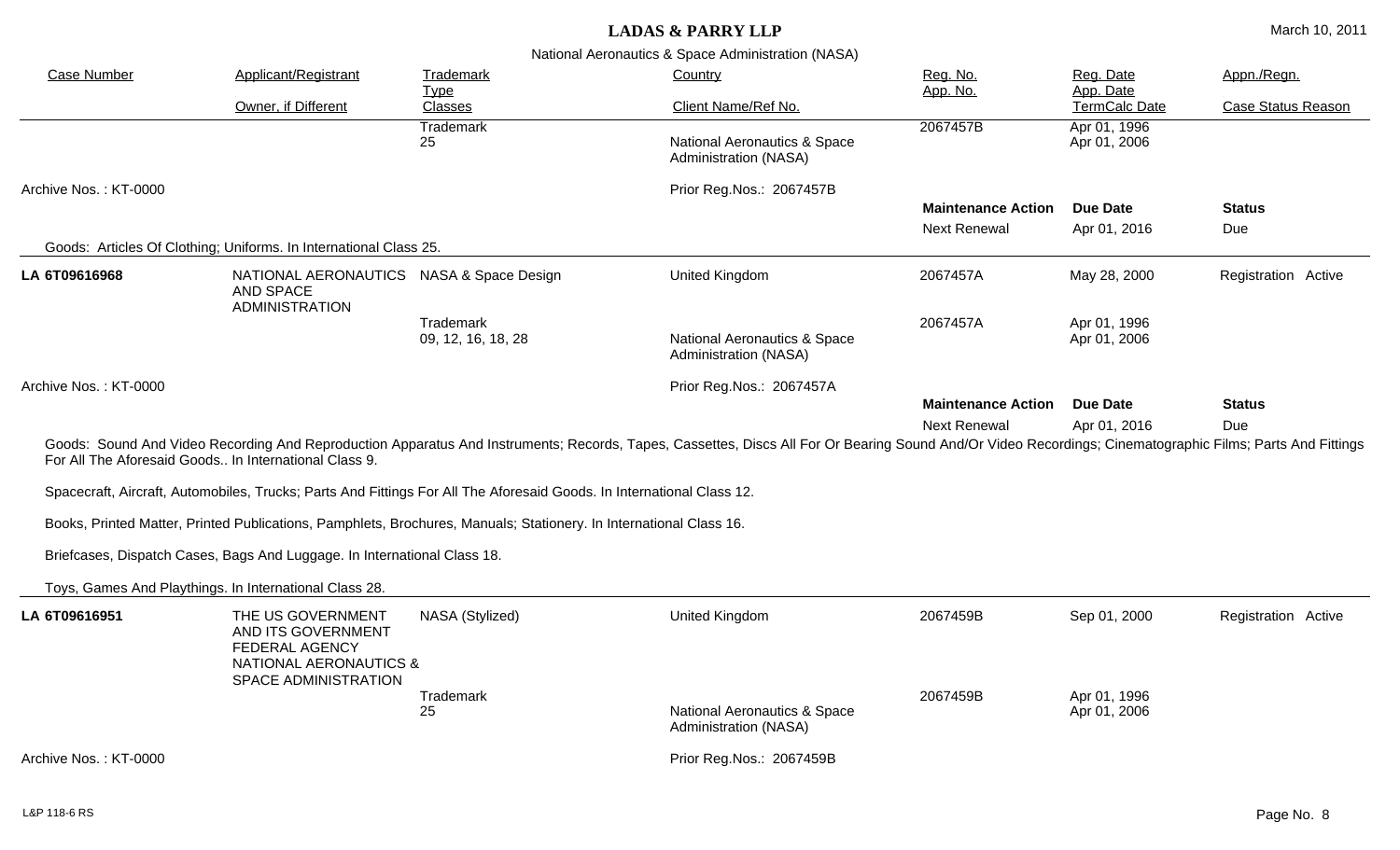| <b>Case Number</b>    | Applicant/Registrant                                                                                                                                                            | Trademark<br>Country<br><b>Type</b> |                                                                                                                                                                                                           | Reg. No.<br>App. No.      | Reg. Date<br>App. Date<br>TermCalc Date | Appn./Regn.               |
|-----------------------|---------------------------------------------------------------------------------------------------------------------------------------------------------------------------------|-------------------------------------|-----------------------------------------------------------------------------------------------------------------------------------------------------------------------------------------------------------|---------------------------|-----------------------------------------|---------------------------|
|                       | Owner, if Different                                                                                                                                                             | Classes                             | Client Name/Ref No.                                                                                                                                                                                       |                           |                                         | <b>Case Status Reason</b> |
|                       |                                                                                                                                                                                 |                                     |                                                                                                                                                                                                           | <b>Maintenance Action</b> | <b>Due Date</b>                         | <b>Status</b>             |
|                       |                                                                                                                                                                                 |                                     |                                                                                                                                                                                                           | <b>Next Renewal</b>       | Apr 01, 2016                            | Due                       |
|                       | Goods: Articles Of Clothing; Uniforms. In International Class 25.                                                                                                               |                                     |                                                                                                                                                                                                           |                           |                                         |                           |
| LA 6T09616954         | THE US GOVERNMENT<br>AND ITS GOVERNMENT<br><b>FEDERAL AGENCY</b><br><b>NATIONAL AERONAUTICS &amp;</b><br>SPACE ADMINISTRATION                                                   | NASA (Stylized)                     | United Kingdom                                                                                                                                                                                            | 2067459A                  | Feb 12, 1999                            | Registration Active       |
|                       |                                                                                                                                                                                 | <b>Trademark</b>                    |                                                                                                                                                                                                           | 2067459A                  | Apr 01, 1996                            |                           |
|                       |                                                                                                                                                                                 | 09, 12, 16, 18, 28                  | National Aeronautics & Space<br>Administration (NASA)                                                                                                                                                     |                           | Apr 01, 2006                            |                           |
| Archive Nos.: KT-0000 |                                                                                                                                                                                 |                                     | Prior Reg.Nos.: 2067459A                                                                                                                                                                                  |                           |                                         |                           |
|                       |                                                                                                                                                                                 |                                     |                                                                                                                                                                                                           | <b>Maintenance Action</b> | <b>Due Date</b>                         | <b>Status</b>             |
|                       |                                                                                                                                                                                 |                                     |                                                                                                                                                                                                           | <b>Next Renewal</b>       | Apr 01, 2016                            | Due                       |
|                       | For All The Aforesaid Goods. In International Class 9.<br>Spacecraft, Aircraft, Automobiles, Trucks; Parts And Fittings For All The Aforesaid Goods. In International Class 12. |                                     | Goods: Sound And Video Recording And Reproduction Apparatus And Instruments; Records, Tapes, Cassettes, Discs All For Or Bearing Sound And/Or Video Recordings; Cinematographic Films; Parts And Fittings |                           |                                         |                           |
|                       | Books, Printed Matter, Printed Publications, Pamphlets, Brochures, Manuals; Stationery. In International Class 16.                                                              |                                     |                                                                                                                                                                                                           |                           |                                         |                           |
|                       | Briefcases, Dispatch Cases, Bags And Luggage. In International Class 18.                                                                                                        |                                     |                                                                                                                                                                                                           |                           |                                         |                           |
|                       | Toys, Games And Playthings. In International Class 28.                                                                                                                          |                                     |                                                                                                                                                                                                           |                           |                                         |                           |
| LA 6T09616409         | NATIONAL AERONAUTICS EXPLORATION PARK<br><b>AND SPACE</b><br><b>ADMINISTRATION</b>                                                                                              |                                     | <b>United States</b>                                                                                                                                                                                      | 3428605                   | May 13, 2008                            | Registration Active       |
|                       |                                                                                                                                                                                 | Trademark<br>36                     | National Aeronautics & Space<br>Administration (NASA)                                                                                                                                                     | 78/874989                 | May 03, 2006<br>May 13, 2008            |                           |
| Archive Nos.: KT-0000 |                                                                                                                                                                                 |                                     |                                                                                                                                                                                                           |                           |                                         |                           |
|                       |                                                                                                                                                                                 |                                     |                                                                                                                                                                                                           | <b>Maintenance Action</b> | <b>Due Date</b>                         | <b>Status</b>             |
|                       |                                                                                                                                                                                 |                                     |                                                                                                                                                                                                           | <b>First Renewal</b>      | May 13, 2018                            | Due                       |
|                       |                                                                                                                                                                                 |                                     |                                                                                                                                                                                                           | Sec 8 - (5Th) Anniv.      | May 13, 2013                            | Due                       |
|                       | Goods: Financial Management; Leasing Of Office Space; Leasing Or Renting Of Buildings. In International Class 36.                                                               |                                     |                                                                                                                                                                                                           |                           |                                         |                           |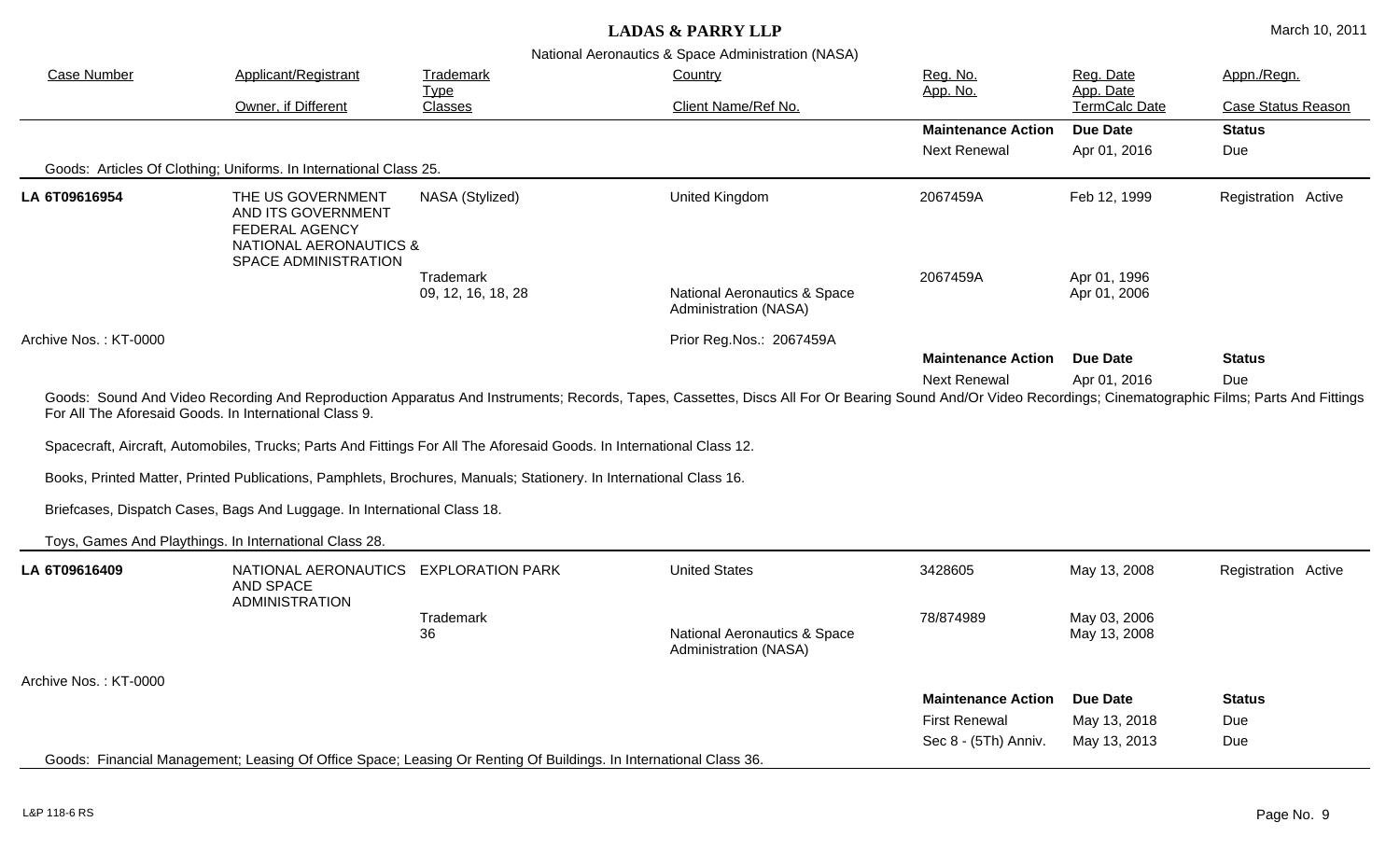| <b>Case Number</b>    | Applicant/Registrant                                                    | Trademark                                                                                                         | Country                                                                                                                                                                                                 | Reg. No.                  | Reg. Date                    | Appn./Regn.               |
|-----------------------|-------------------------------------------------------------------------|-------------------------------------------------------------------------------------------------------------------|---------------------------------------------------------------------------------------------------------------------------------------------------------------------------------------------------------|---------------------------|------------------------------|---------------------------|
|                       | Owner, if Different                                                     | <b>Type</b><br>Classes                                                                                            | Client Name/Ref No.                                                                                                                                                                                     | App. No.                  | App. Date<br>TermCalc Date   | <b>Case Status Reason</b> |
| LA 6T09616396         | NATIONAL AERONAUTICS<br>AND SPACE<br><b>ADMINISTRATION</b>              | <b>EXPLORATION PARK at Kennedy</b><br>Space Center (in Color)                                                     | <b>United States</b>                                                                                                                                                                                    | 3433178                   | May 20, 2008                 | Registration Active       |
|                       |                                                                         | Trademark<br>36                                                                                                   | National Aeronautics & Space<br>Administration (NASA)                                                                                                                                                   | 78/874984                 | May 03, 2006<br>May 20, 2008 |                           |
| Archive Nos.: KT-0000 |                                                                         |                                                                                                                   |                                                                                                                                                                                                         |                           |                              |                           |
|                       |                                                                         |                                                                                                                   |                                                                                                                                                                                                         | <b>Maintenance Action</b> | Due Date                     | <b>Status</b>             |
|                       |                                                                         |                                                                                                                   |                                                                                                                                                                                                         | <b>First Renewal</b>      | May 20, 2018                 | Due                       |
|                       |                                                                         |                                                                                                                   |                                                                                                                                                                                                         | Sec 8 - (5Th) Anniv.      | May 20, 2013                 | Due                       |
|                       |                                                                         | Goods: Financial Management; Leasing Of Office Space; Leasing Or Renting Of Buildings. In International Class 36. |                                                                                                                                                                                                         |                           |                              |                           |
| LA 6T09616410         | NATIONAL AERONAUTICS FASTRACK<br>AND SPACE<br><b>ADMINISTRATION</b>     |                                                                                                                   | <b>United States</b>                                                                                                                                                                                    | 3570552                   | Feb 03, 2009                 | Registration Active       |
|                       |                                                                         | Trademark<br>09                                                                                                   | National Aeronautics & Space<br>Administration (NASA)                                                                                                                                                   | 77/282043                 | Sep 18, 2007<br>Feb 03, 2009 |                           |
| Archive Nos.: KT-0000 |                                                                         |                                                                                                                   |                                                                                                                                                                                                         |                           |                              |                           |
|                       |                                                                         |                                                                                                                   |                                                                                                                                                                                                         | <b>Maintenance Action</b> | Due Date                     | <b>Status</b>             |
|                       |                                                                         |                                                                                                                   |                                                                                                                                                                                                         | <b>First Renewal</b>      | Feb 03, 2019                 | Due                       |
|                       |                                                                         |                                                                                                                   |                                                                                                                                                                                                         | Sec 8 - (5Th) Anniv.      | Feb 03, 2014                 | Due                       |
|                       | For Servicing The Experiments. In International Class 9.                |                                                                                                                   | Goods: Space Experiment Testing Laboratory Equipment, Namely, Racks For Use With Drawers And Lockers Which House Experiment Specimens, Instruments, And Electrical Power And Data Recording Devices     |                           |                              |                           |
| LA 6T09616400         | NATIONAL AERONAUTICS GLOBE<br><b>AND SPACE</b><br><b>ADMINISTRATION</b> |                                                                                                                   | <b>United States</b>                                                                                                                                                                                    | 2123329                   | Dec 23, 1997                 | Registration Active       |
|                       |                                                                         | Trademark<br>16                                                                                                   | <b>National Aeronautics &amp; Space</b><br>Administration (NASA)                                                                                                                                        | 75/184676                 | Sep 20, 1996<br>Dec 23, 2007 |                           |
| Archive Nos.: KT-0000 |                                                                         |                                                                                                                   | Prior Reg.Nos.: 2123329                                                                                                                                                                                 |                           |                              |                           |
|                       |                                                                         |                                                                                                                   |                                                                                                                                                                                                         | <b>Maintenance Action</b> | <b>Due Date</b>              | <b>Status</b>             |
|                       |                                                                         |                                                                                                                   |                                                                                                                                                                                                         | <b>Next Renewal</b>       | Dec 23, 2017                 | Due                       |
|                       |                                                                         |                                                                                                                   | Goods: Printed Matter, Namely, Magazines, Journals, User Manuals, Educational Guides, Posters, Instructional Materials, Brochures, And Books Containing And/Or Pertaining To Science, Environmental, Or |                           |                              |                           |
|                       | Educational Topics Or Issues. In International Class 16.                |                                                                                                                   |                                                                                                                                                                                                         |                           |                              |                           |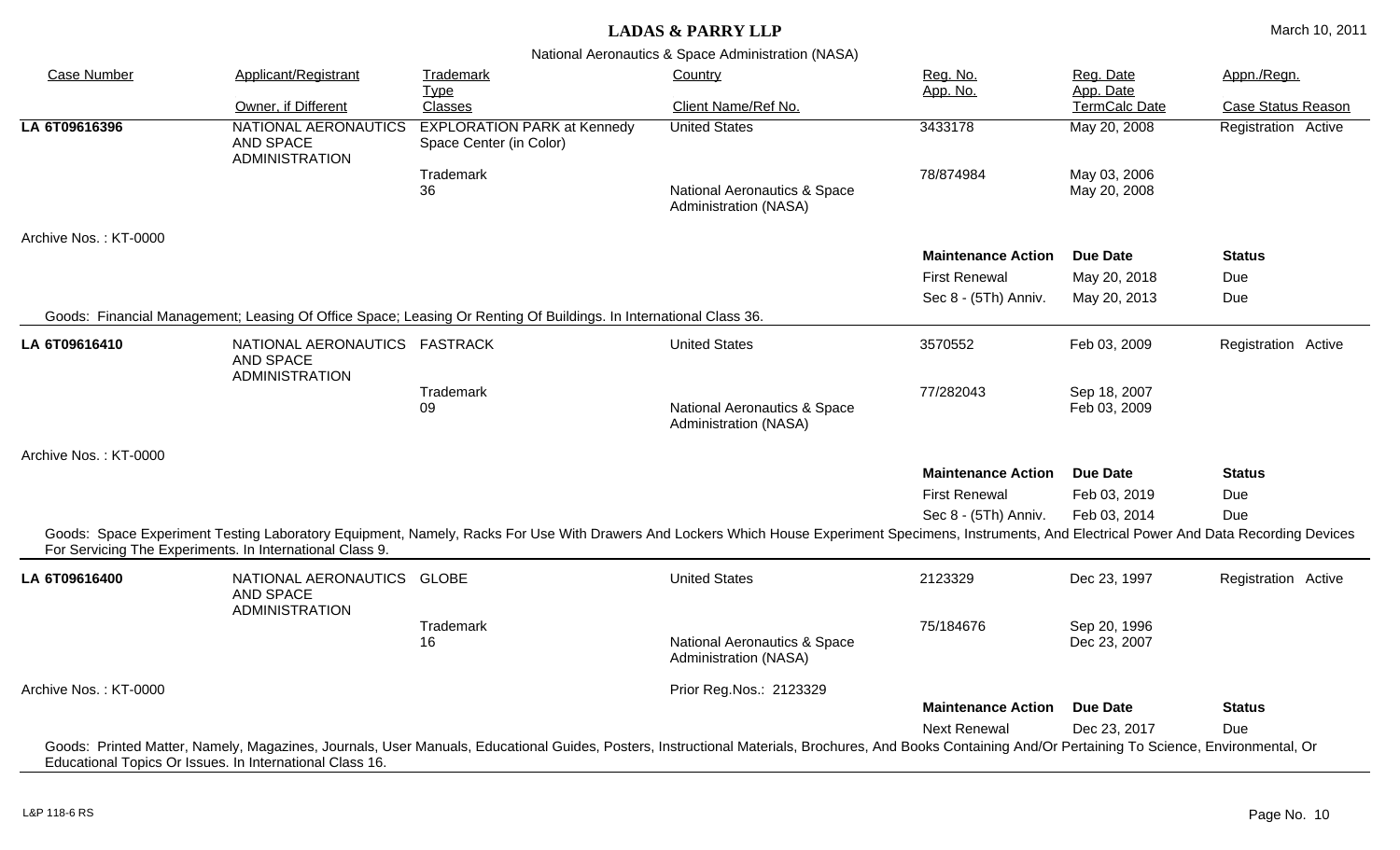| <b>Case Number</b>    | Applicant/Registrant                                                                                                          | <u>Trademark</u><br><u>Type</u> | Country                                                                                                                                                                        | Reg. No.<br>App. No.                             | Reg. Date<br>App. Date          | Appn./Regn.               |  |
|-----------------------|-------------------------------------------------------------------------------------------------------------------------------|---------------------------------|--------------------------------------------------------------------------------------------------------------------------------------------------------------------------------|--------------------------------------------------|---------------------------------|---------------------------|--|
|                       | Owner, if Different                                                                                                           | <b>Classes</b>                  | Client Name/Ref No.                                                                                                                                                            |                                                  | TermCalc Date                   | <b>Case Status Reason</b> |  |
| LA 6T09616407         | NATIONAL AERONAUTICS<br>AND SPACE<br><b>ADMINISTRATION</b>                                                                    | <b>GLOBE</b>                    | <b>United States</b>                                                                                                                                                           | 2125275                                          | Dec 30, 1997                    | Registration Active       |  |
|                       |                                                                                                                               | Trademark<br>09                 | National Aeronautics & Space<br>Administration (NASA)                                                                                                                          | 75/184687                                        | Sep 20, 1996<br>Dec 30, 1997    |                           |  |
| Archive Nos.: KT-0000 |                                                                                                                               |                                 | Prior Reg.Nos.: 2125275                                                                                                                                                        |                                                  |                                 |                           |  |
|                       |                                                                                                                               |                                 |                                                                                                                                                                                | <b>Maintenance Action</b>                        | <b>Due Date</b>                 | <b>Status</b>             |  |
|                       |                                                                                                                               |                                 | Goods: Computer Discs, Computer Tapes, Cd-Roms, Pre-Recorded Videotapes And Motion Picture Film, All Pertaining To Science And Environmental Issues. In International Class 9. | <b>Next Renewal</b>                              | Dec 30, 2017                    | Due                       |  |
| LA 6T09616398         | NATIONAL AERONAUTICS GLOBE STARS<br><b>AND SPACE</b><br><b>ADMINISTRATION</b>                                                 |                                 | <b>United States</b>                                                                                                                                                           | 2115890                                          | Nov 25, 1997                    | Registration Active       |  |
|                       |                                                                                                                               | Trademark<br>41                 | National Aeronautics & Space<br>Administration (NASA)                                                                                                                          | 75/184681                                        | Sep 20, 1996<br>Nov 25, 2007    |                           |  |
| Archive Nos.: KT-0000 |                                                                                                                               |                                 | Prior Reg.Nos.: 2115890                                                                                                                                                        |                                                  |                                 |                           |  |
|                       |                                                                                                                               |                                 | Goods: Providing Educational Information In The Fields Of Science And The Environment Rendered By Computer By Means Of A Global Computer Network. In International Class 41.   | <b>Maintenance Action</b><br><b>Next Renewal</b> | <b>Due Date</b><br>Nov 25, 2017 | <b>Status</b><br>Due      |  |
| LA 6T09616399         | NATIONAL AERONAUTICS GLOBEMAIL<br>AND SPACE<br><b>ADMINISTRATION</b>                                                          |                                 | <b>United States</b>                                                                                                                                                           | 2115891                                          | Nov 25, 1997                    | Registration Active       |  |
|                       |                                                                                                                               | Trademark<br>41                 | National Aeronautics & Space<br>Administration (NASA)                                                                                                                          | 75/184697                                        | Oct 09, 1996<br>Nov 25, 2007    |                           |  |
| Archive Nos.: KT-0000 |                                                                                                                               |                                 | Prior Reg.Nos.: 2115891                                                                                                                                                        |                                                  |                                 |                           |  |
|                       |                                                                                                                               |                                 |                                                                                                                                                                                | <b>Maintenance Action</b>                        | <b>Due Date</b>                 | <b>Status</b>             |  |
|                       |                                                                                                                               |                                 | Goods: Providing Educational Information In The Fields Of Science And The Environment Rendered By Computer By Means Of A Global Computer Network. In International Class 41.   | <b>Next Renewal</b>                              | Nov 25, 2017                    | Due                       |  |
| LA 5T09615753         | THE US GOVERNMENT<br>AND ITS GOVERNMENT<br><b>FEDERAL AGENCY</b><br><b>NATIONAL AERONAUTICS &amp;</b><br>SPACE ADMINISTRATION | <b>NASA</b>                     | <b>United States</b>                                                                                                                                                           |                                                  |                                 | Application Active        |  |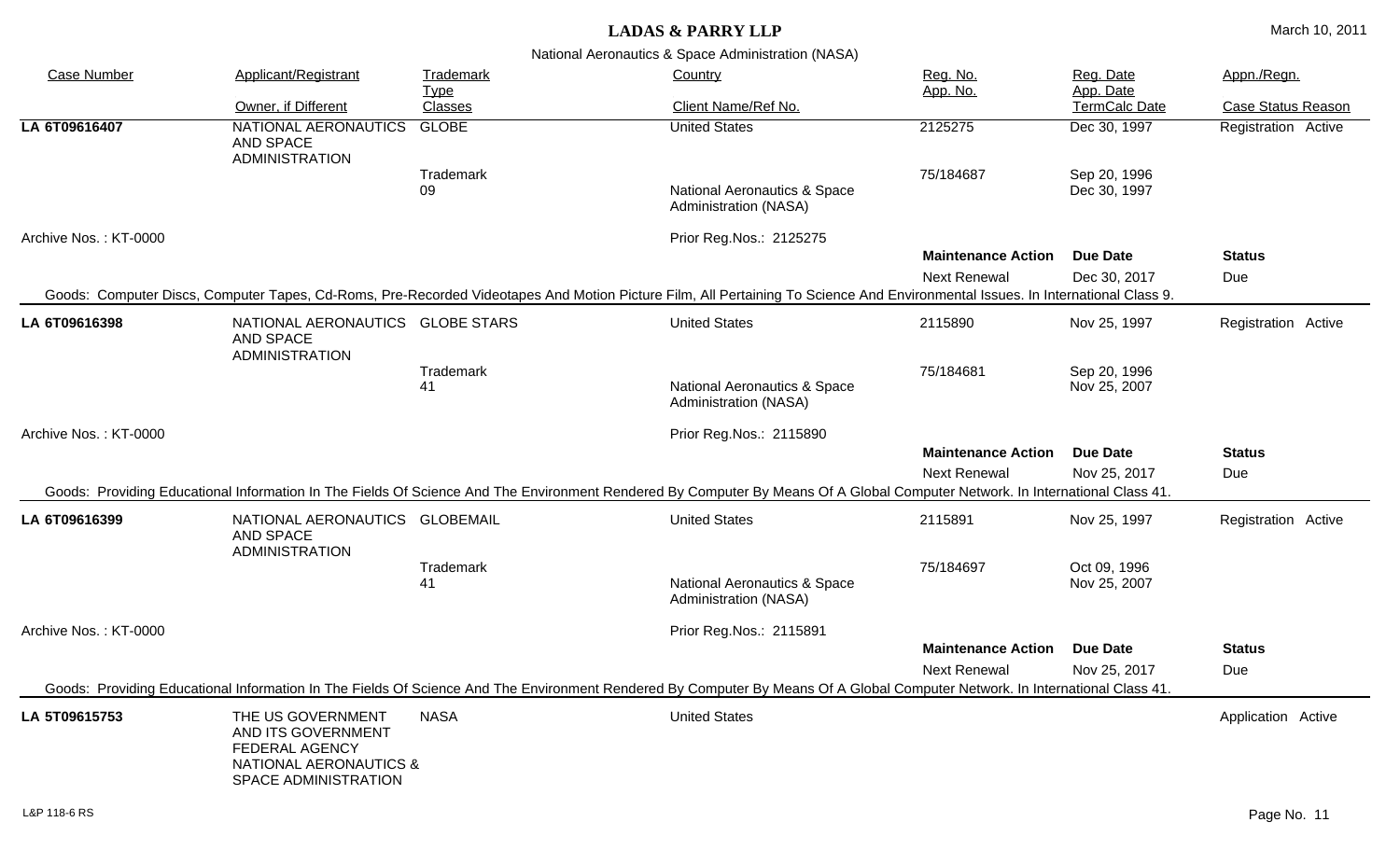| <b>Case Number</b>    | <b>Applicant/Registrant</b>                                                                                        | <b>Trademark</b><br><b>Type</b>                                                                                                                                                                    | Country                                               | Reg. No.<br>App. No. | Reg. Date<br>App. Date | Appn./Regn.               |
|-----------------------|--------------------------------------------------------------------------------------------------------------------|----------------------------------------------------------------------------------------------------------------------------------------------------------------------------------------------------|-------------------------------------------------------|----------------------|------------------------|---------------------------|
|                       | Owner, if Different                                                                                                | <b>Classes</b>                                                                                                                                                                                     | Client Name/Ref No.                                   |                      | TermCalc Date          | <b>Case Status Reason</b> |
|                       |                                                                                                                    | <b>Trademark</b><br>09, 12, 14, 16, 25, 28, 37, 38, 39, 41,<br>42, 44                                                                                                                              | National Aeronautics & Space<br>Administration (NASA) | 77/798088            | Aug 05, 2009           |                           |
| Archive Nos.: KK-0000 |                                                                                                                    |                                                                                                                                                                                                    |                                                       |                      |                        |                           |
|                       |                                                                                                                    | <b>Filing Action</b>                                                                                                                                                                               | <b>Status</b>                                         |                      |                        |                           |
|                       |                                                                                                                    | Application<br>Goods: Viewfinders, Scientific Apparatus, Recorded Material, Downloadable Audio And Video Material. In International Class 9.                                                       | Filed                                                 |                      |                        |                           |
|                       | Aerodynamic Vehicles. In International Class 12.                                                                   |                                                                                                                                                                                                    |                                                       |                      |                        |                           |
|                       | Ornamental Pins, Jewelry, Commemorative Coins. In International Class 14.                                          |                                                                                                                                                                                                    |                                                       |                      |                        |                           |
|                       |                                                                                                                    | Photographs, Bookmarks, Books, Activity Books, Teaching Materials, Publications. In International Class 16.                                                                                        |                                                       |                      |                        |                           |
|                       | Clothing, Hats, T-Shirts. In International Class 25.                                                               |                                                                                                                                                                                                    |                                                       |                      |                        |                           |
|                       |                                                                                                                    | Playing Cards, Puzzles, Figurines, Science And Technologically Oriented Games, Teaching Games, Electronic Teaching Games. In International Class 28.                                               |                                                       |                      |                        |                           |
|                       |                                                                                                                    | Designing And Constructing Aeronautical Equipment And Related Devices. In International Class 37.                                                                                                  |                                                       |                      |                        |                           |
|                       |                                                                                                                    | Telecommunications, Subscriptions To Electronic News Releases, Podcasts, Blogs, Electronic Transmission Of Voice, Data And Images By Television And Video Broadcasting. In International Class 38. |                                                       |                      |                        |                           |
|                       |                                                                                                                    | Piloting, Showing And Exhibiting Aircraft With Logos, Aeronautical And Space Shuttle Services, Flights For Scientific Missions. In International Class 39.                                         |                                                       |                      |                        |                           |
|                       |                                                                                                                    | Education, Online Publications, Providing A Website, News And Information, Providing Computer Games That May Be Accessed Network-Wide By Network Users. In International Class 41.                 |                                                       |                      |                        |                           |
|                       |                                                                                                                    | Scientific Services Including Testing For Others And Scientific Research And Coordination Missions; Providing A Website Featuring Scientific Information. In International Class 42.               |                                                       |                      |                        |                           |
|                       | Medical Checkups, Workups And Evaluations. In International Class 44.                                              |                                                                                                                                                                                                    |                                                       |                      |                        |                           |
| LA 5T09615757         | THE US GOVERNMENT<br>AND ITS GOVERNMENT<br><b>FEDERAL AGENCY</b><br>NATIONAL AERONAUTICS &<br>SPACE ADMINISTRATION | NASA & Space Design                                                                                                                                                                                | <b>United States</b>                                  |                      |                        | Application Active        |
|                       |                                                                                                                    | Trademark<br>09, 12, 14, 16, 25, 28, 37, 38, 39, 41,<br>42, 44                                                                                                                                     | National Aeronautics & Space<br>Administration (NASA) | 77/798103            | Aug 06, 2009           |                           |
| Archive Nos.: KK-0000 |                                                                                                                    |                                                                                                                                                                                                    |                                                       |                      |                        |                           |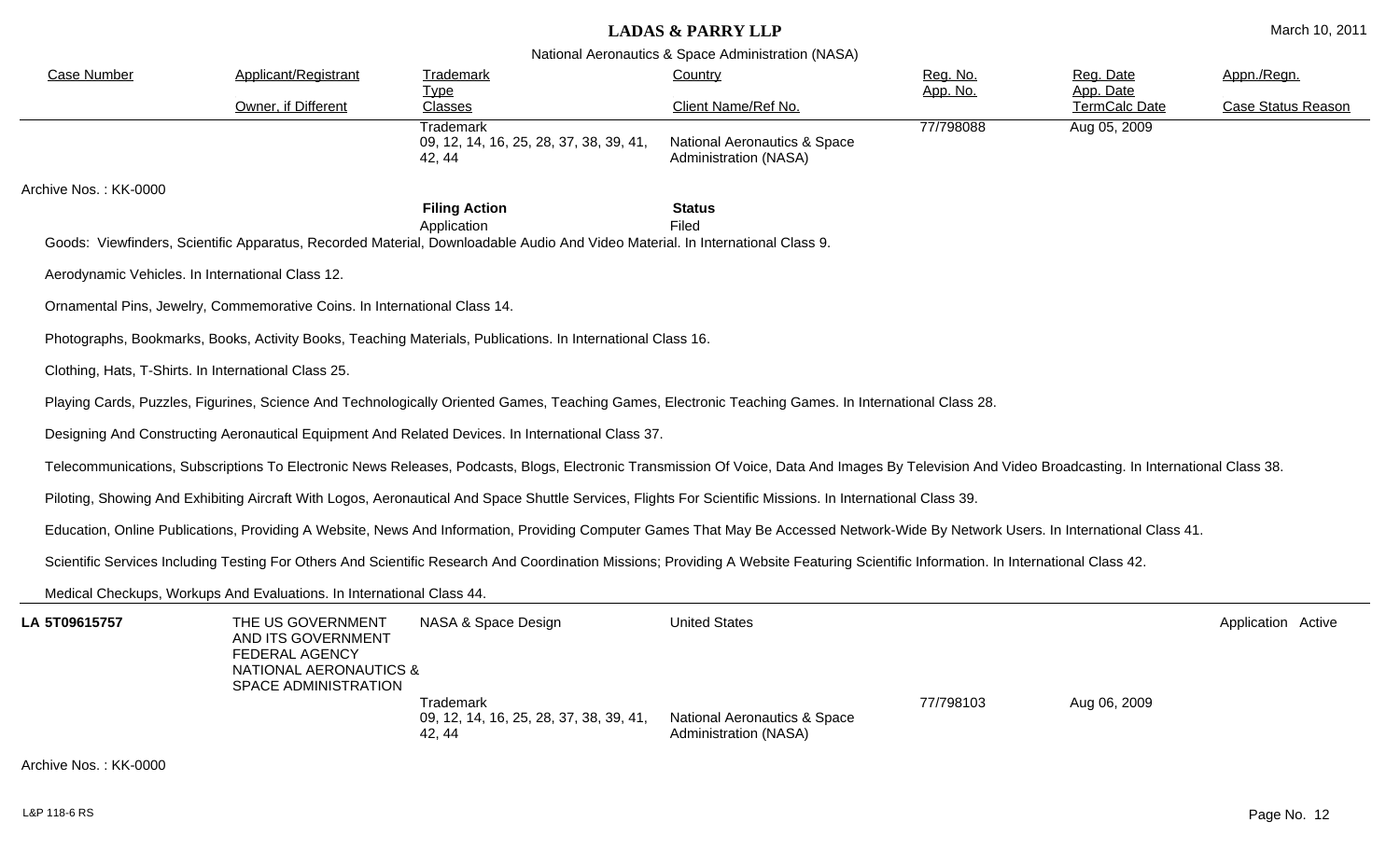| <b>Case Number</b>    | Applicant/Registrant                                                   | Trademark                                                                                                                                                                                          | Country                                               | Reg. No.  | Reg. Date                  | Appn./Regn.        |
|-----------------------|------------------------------------------------------------------------|----------------------------------------------------------------------------------------------------------------------------------------------------------------------------------------------------|-------------------------------------------------------|-----------|----------------------------|--------------------|
|                       | Owner, if Different                                                    | <u>Type</u><br><b>Classes</b>                                                                                                                                                                      | Client Name/Ref No.                                   | App. No.  | App. Date<br>TermCalc Date | Case Status Reason |
|                       |                                                                        | <b>Filing Action</b><br>Application<br>Goods: Viewfinders, Scientific Apparatus, Recorded Material, Downloadable Audio And Video Material. In International Class 9.                               | <b>Status</b><br>Filed                                |           |                            |                    |
|                       | Aerodynamic Vehicles. In International Class 12.                       |                                                                                                                                                                                                    |                                                       |           |                            |                    |
|                       | Ornamental Pins, Jewelry. In International Class 14.                   |                                                                                                                                                                                                    |                                                       |           |                            |                    |
|                       |                                                                        | Photographs, Bookmarks, Books, Activity Books, Teaching Materials, Publications. In International Class 16.                                                                                        |                                                       |           |                            |                    |
|                       | Clothing, Hats, T-Shirts. In International Class 25.                   |                                                                                                                                                                                                    |                                                       |           |                            |                    |
|                       |                                                                        | Playing Cards, Puzzles, Figurines, Science And Technologically Oriented Games, Teaching Games, Electronic Teaching Games. In International Class 28.                                               |                                                       |           |                            |                    |
|                       |                                                                        | Designing And Constructing Aeronautical Equipment And Related Devices. In International Class 37.                                                                                                  |                                                       |           |                            |                    |
|                       |                                                                        | Telecommunications, Subscriptions To Electronic News Releases, Podcasts, Blogs, Electronic Transmission Of Voice, Data And Images By Television And Video Broadcasting. In International Class 38. |                                                       |           |                            |                    |
|                       |                                                                        | Piloting, Showing And Exhibiting Aircraft With Logos, Aeronautical And Space Shuttle Services, Flights For Scientific Missions. In International Class 39.                                         |                                                       |           |                            |                    |
|                       |                                                                        | Education, Online Publications, Providing A Website, News And Information, Providing Computer Games That May Be Accessed Network-Wide By Network Users. In International Class 41.                 |                                                       |           |                            |                    |
|                       |                                                                        | Scientific Services Including Testing For Others And Scientific Research And Coordination Missions; Providing A Website Featuring Scientific Information. In International Class 42.               |                                                       |           |                            |                    |
|                       | Medical Checkups, Workups And Evaluations. In International Class 44.  |                                                                                                                                                                                                    |                                                       |           |                            |                    |
| LA 6T09616414         | NATIONAL AERONAUTICS NASA eClips<br>AND SPACE<br><b>ADMINISTRATION</b> |                                                                                                                                                                                                    | <b>United States</b>                                  |           |                            | Application Active |
|                       |                                                                        | Trademark<br>38                                                                                                                                                                                    | National Aeronautics & Space<br>Administration (NASA) |           |                            |                    |
| Archive Nos.: KK-0000 |                                                                        |                                                                                                                                                                                                    |                                                       |           |                            |                    |
|                       |                                                                        | <b>Filing Action</b><br>Application                                                                                                                                                                | <b>Status</b><br>Undispatched                         |           |                            |                    |
|                       | Goods: Broadcasting. In International Class 38.                        |                                                                                                                                                                                                    |                                                       |           |                            |                    |
| LA 6T09616395         | NATIONAL AERONAUTICS<br>AND SPACE<br><b>ADMINISTRATION</b>             | NASA eClips & Crescent Moon Design United States                                                                                                                                                   |                                                       |           |                            | Application Active |
|                       |                                                                        | Trademark                                                                                                                                                                                          |                                                       | 77/755551 | Jun 09, 2009               |                    |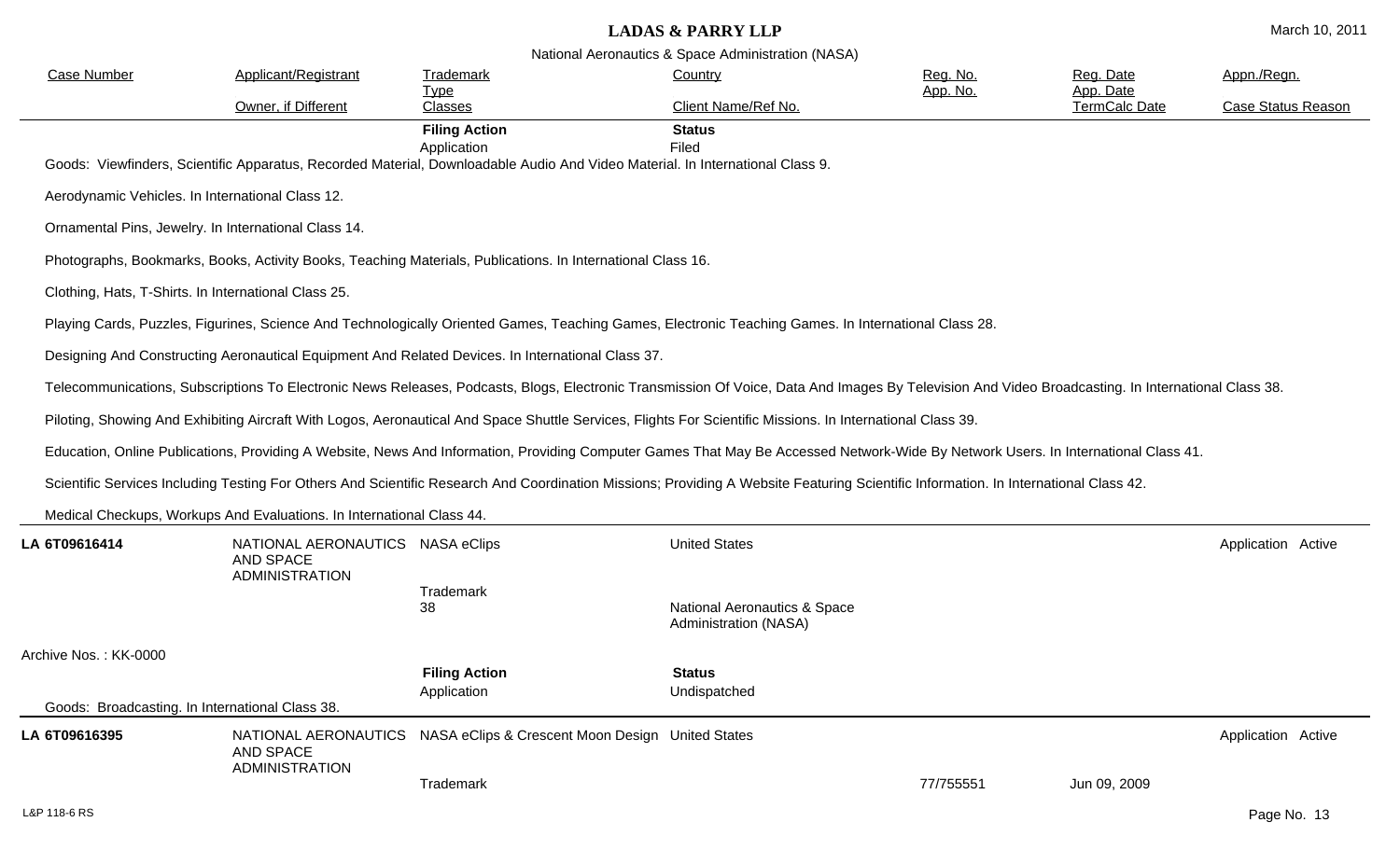| <b>Case Number</b>                      | Applicant/Registrant                                                                       | Trademark<br><b>Type</b><br>Classes | Country                                                                                                                                                                                                   | Reg. No.<br>App. No.      | Reg. Date<br>App. Date<br>TermCalc Date | Appn./Regn.               |  |
|-----------------------------------------|--------------------------------------------------------------------------------------------|-------------------------------------|-----------------------------------------------------------------------------------------------------------------------------------------------------------------------------------------------------------|---------------------------|-----------------------------------------|---------------------------|--|
|                                         | Owner, if Different                                                                        |                                     | Client Name/Ref No.                                                                                                                                                                                       |                           |                                         | <b>Case Status Reason</b> |  |
|                                         |                                                                                            | 09, 16, 41                          | <b>National Aeronautics &amp; Space</b><br>Administration (NASA)                                                                                                                                          |                           |                                         |                           |  |
| Archive Nos.: KK-0000                   |                                                                                            |                                     |                                                                                                                                                                                                           |                           |                                         |                           |  |
|                                         |                                                                                            | <b>Filing Action</b>                | <b>Status</b>                                                                                                                                                                                             |                           |                                         |                           |  |
|                                         |                                                                                            | Application                         | Filed<br>Goods: Video Segments Featuring Space Exploration, Science, Mathematics, Technology, And Enginnering. In International Class 9.                                                                  |                           |                                         |                           |  |
|                                         |                                                                                            |                                     | Teachers' Manuals For Instructing Students About Space Exploration, Science, Mathematics, Technology And Engineering. In International Class 16.                                                          |                           |                                         |                           |  |
|                                         | And Distribution Of Training Materials In Connection Therewith. In International Class 41. |                                     | Educational Services, Namely, Developing Curriculum For Educators; Educational Services, Namely, Conducting Classes In The Fields Of Space Exploration, Science, Mathematics, Technology And Engineering; |                           |                                         |                           |  |
| LA 6T09616413                           | NATIONAL AERONAUTICS NASTRAN<br><b>AND SPACE</b><br><b>ADMINISTRATION</b>                  |                                     | <b>United States</b>                                                                                                                                                                                      | 1032871                   | Feb 10, 1976                            | Registration Active       |  |
|                                         |                                                                                            | Trademark<br>09, 16                 | <b>National Aeronautics &amp; Space</b><br>Administration (NASA)                                                                                                                                          | 73/056691                 | Jul 02, 1975<br>Feb 10, 1976            |                           |  |
| Archive Nos.: KT-0000                   |                                                                                            |                                     | Prior Reg.Nos.: 1032871                                                                                                                                                                                   |                           |                                         |                           |  |
|                                         |                                                                                            |                                     |                                                                                                                                                                                                           | <b>Maintenance Action</b> | <b>Due Date</b>                         | <b>Status</b>             |  |
|                                         | Goods: Computer Programs Prerecorded On Magnetic Tapes. In International Class 9.          |                                     |                                                                                                                                                                                                           | <b>Next Renewal</b>       | Feb 10, 2016                            | Due                       |  |
| Newsletters. In International Class 16. |                                                                                            |                                     | Computer Program Material-Namely, Theoretical Manuals, Instruction Manuals For Users And Programmers, Descriptions Of Problem Solutions, Descriptions Of Programs Capabilities And Applications, And      |                           |                                         |                           |  |
| LA 6T09616397                           | NATIONAL AERONAUTICS THE GLOBE PROGRAM<br><b>AND SPACE</b><br><b>ADMINISTRATION</b>        |                                     | <b>United States</b>                                                                                                                                                                                      | 2115889                   | Nov 25, 1997                            | Registration Active       |  |
|                                         |                                                                                            | Trademark<br>41                     | <b>National Aeronautics &amp; Space</b><br>Administration (NASA)                                                                                                                                          | 75/184680                 | Sep 20, 1996<br>Nov 25, 2007            |                           |  |
| Archive Nos.: KT-0000                   |                                                                                            |                                     | Prior Reg.Nos.: 2115889                                                                                                                                                                                   |                           |                                         |                           |  |
|                                         |                                                                                            |                                     |                                                                                                                                                                                                           | <b>Maintenance Action</b> | Due Date                                | <b>Status</b><br>Due      |  |
|                                         |                                                                                            |                                     |                                                                                                                                                                                                           | <b>Next Renewal</b>       | Nov 25, 2017                            |                           |  |